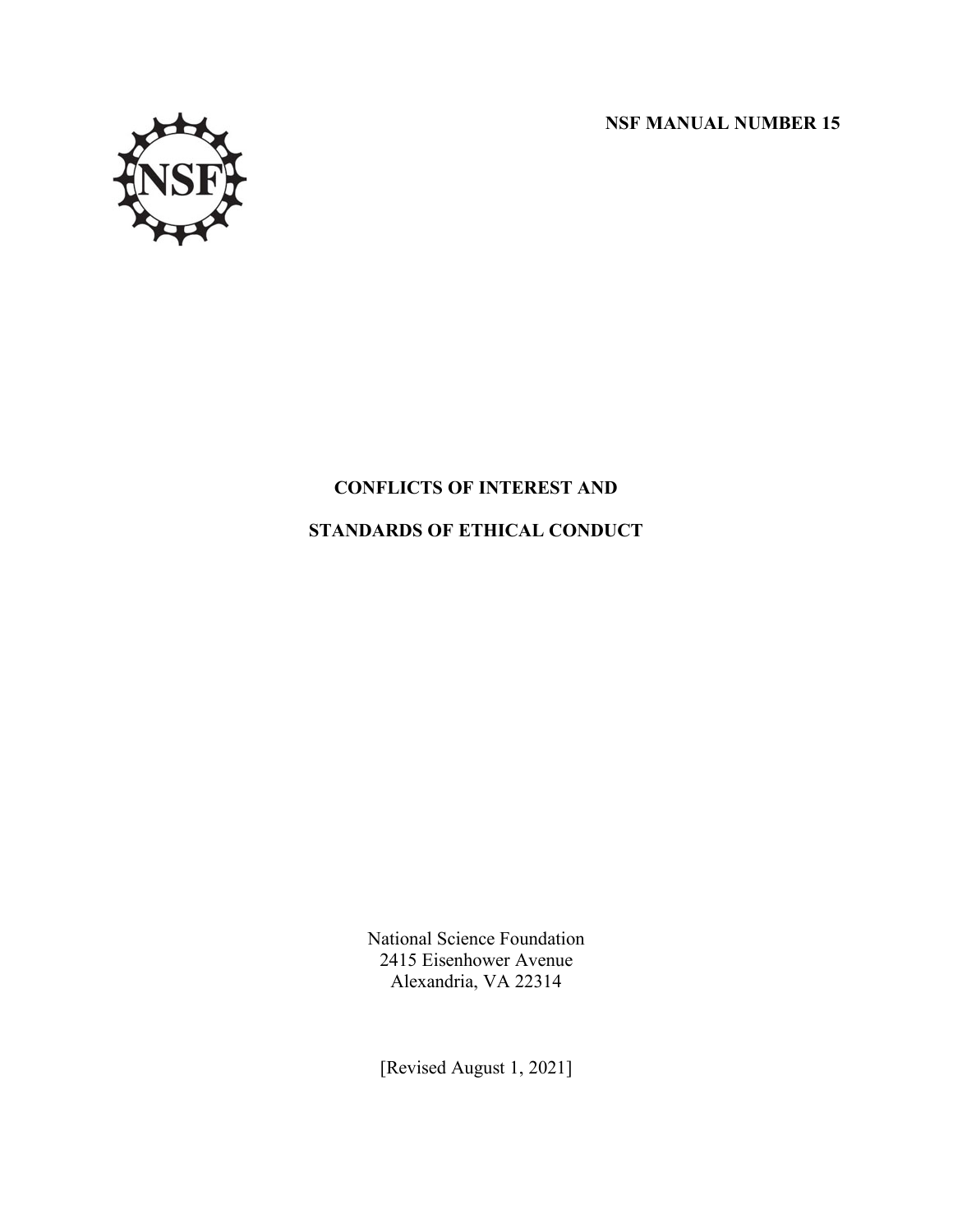#### About This Manual.

This Manual explains conflict-of-interests rules and standards of conduct for employees of the National Science Foundation.

"You" – the NSF Employee. The principal audience for this Manual is the NSF employee. It is therefore addressed directly to you. Except where provisions plainly indicate otherwise, "you" includes every paid or unpaid NSF employee – permanent civil service employees; visiting scientists, engineers, and educators; and persons working at the NSF under the Intergovernmental Personnel Act. It includes rehired annuitants. It includes part-time or intermittent employees and temporary consultants; but not Special Government employees, who work or will work for the Government no more than 130 days a year.

What is expected of you. You should have general familiarity with this Manual, and you should be especially familiar with the summary in  $\S$  1. If you are a program officer, or you are otherwise involved in handling proposals or administering awards, you should also become familiar with the handout "Avoiding Conflicts in Handling Proposals and Awards."

Ethics Counselors. The NSF Ethics Team is comprised of an Assistant General Counsel who is the Foundation's Designated Agency Ethics Official (DAEO) and principal ethics counselor; an Assistant General Counsel who serves as an ethics counselor and the Alternate Designated Ethics Official; and a Legal Analyst who serves as an ethics counselor and Deputy Ethics Official. The DAEO and the alternate DAEO exercise overall responsibility for NSF's ethics program and as liaison to the U.S. Office of Government Ethics (OGE). Whenever you have a conflict-ofinterest problem or question and cannot find a clear answer in this Manual or other NSF guidance, please consult an ethics counselor.

Conflicts Officials. They are permanent NSF employees (usually Division Directors or Deputy Division Directors) designated by the Assistant Director and/or staff office head to provide guidance to their staff in resolving conflict-of-interest issues arising in the handling of proposals and awards.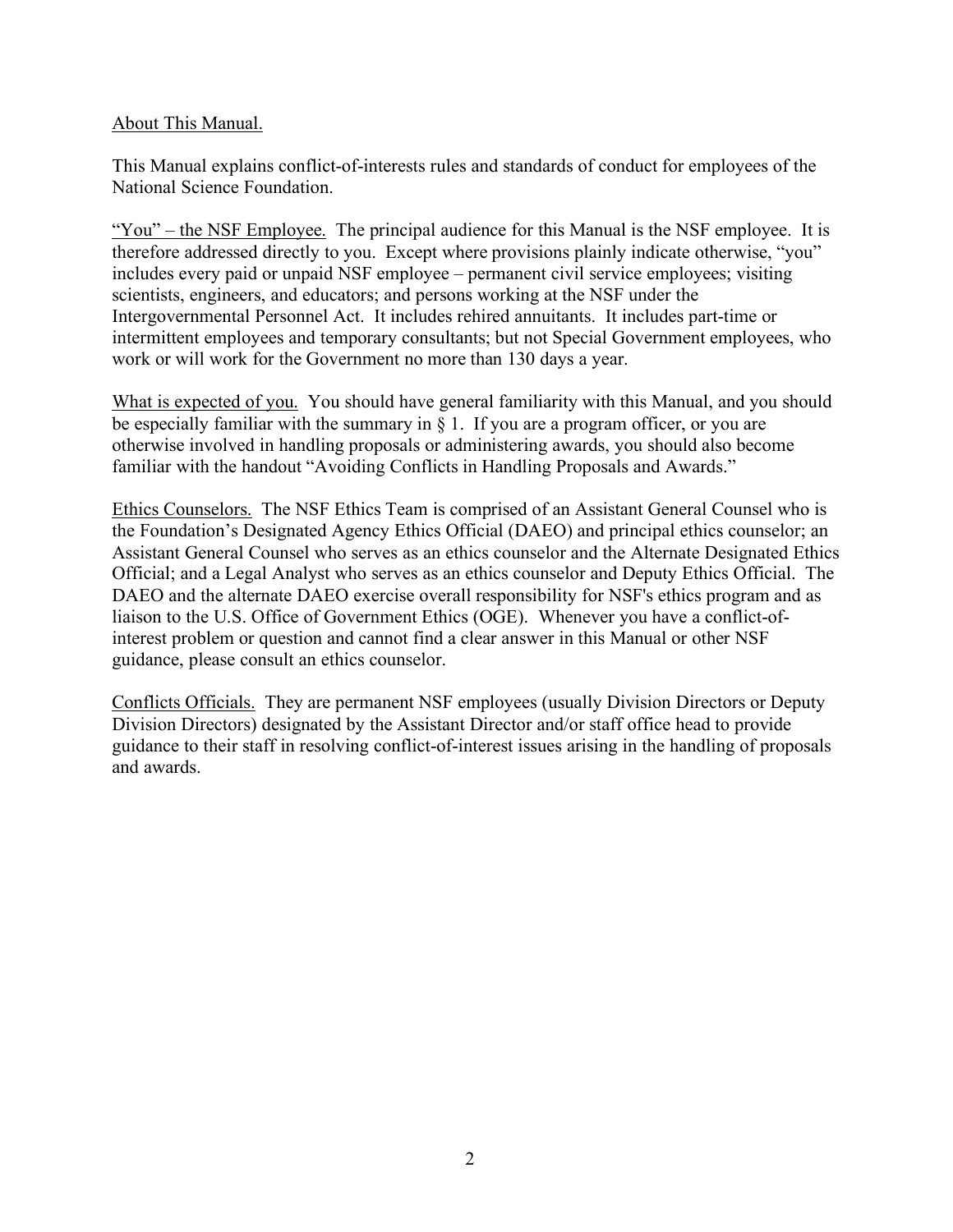#### **CONTENTS**

- **PART I INTRODUCTION**
- **PART II IMPARTIALITY IN ACTING FOR NSF**
- **PART III REPRESENTATIONAL RESTRICTIONS AND INVOLVEMENTS WITH PROPOSALS AND AWARDS DURING NSF SERVICE**

**Subpart A: The Representational Restrictions Generally**

**Subpart B: Involvement with Proposals and Awards during NSF Service**

- **PART IV AVOIDING CONFLICTS WHILE SEEKING EMPLOYMENT**
- **PART V OUTSIDE EMPLOYMENT, COMPENSATION, INCOME, ETC.**
- **PART VI GIFTS**
- **PART VII POLITICAL ACTIVITY**
- **PART VIII FINANCIAL DISCLOSURE**
- **PART IX RESTRICTIONS ON EMPLOYMENT AFTER GOVERNMENT SERVICE**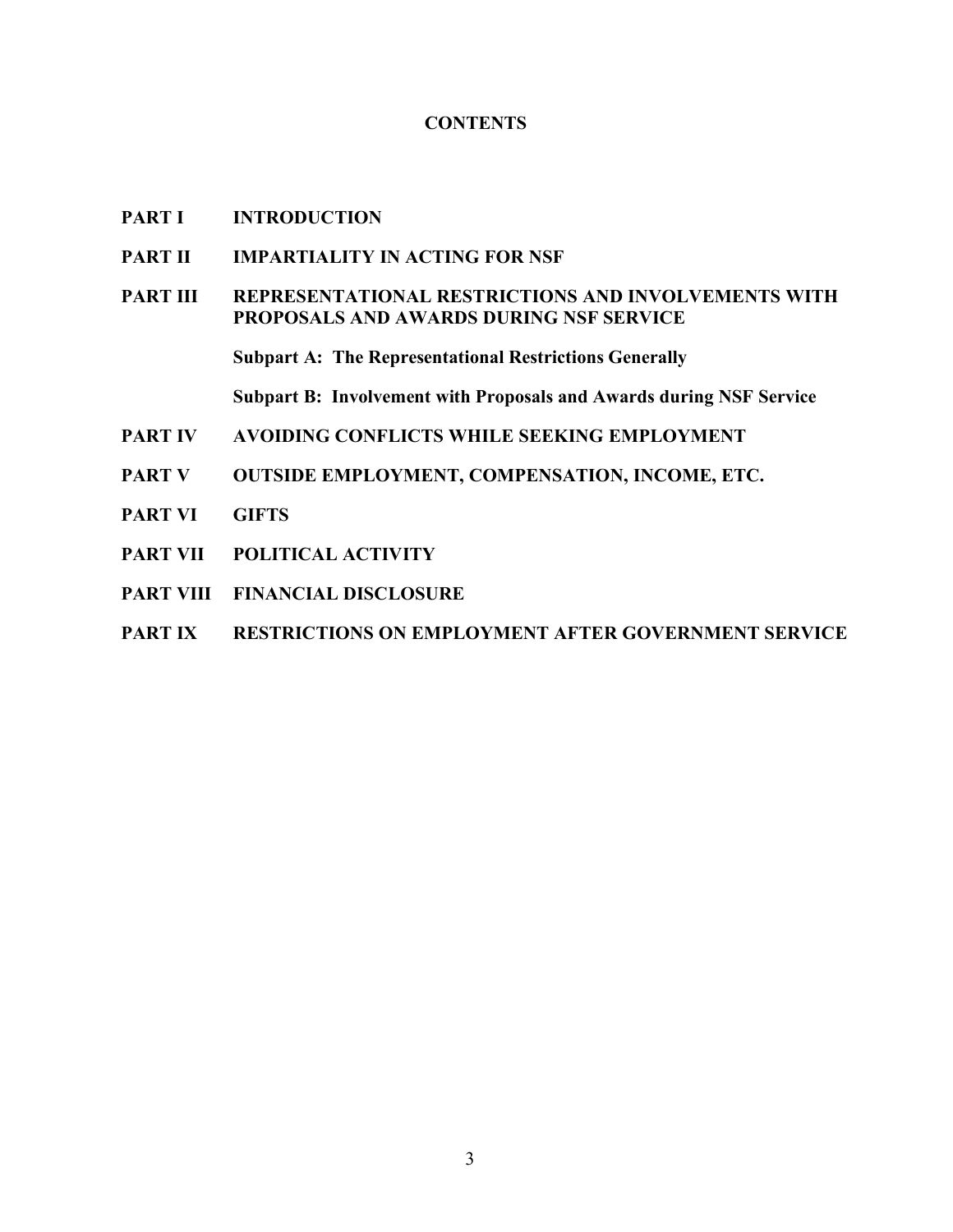# **PART I – INTRODUCTION**

§ 1 Summary.

- § 2 Underlying Purposes and Considerations.
- § 3 General Standards of Ethical Conduct.
- § 4 Familiarity with Statutory and Regulatory Provisions.
- § 5 Key Terms.

### § 1 Summary.

This section summarizes the principal conflicts rules that you are expected to observe. [Bracketed references direct you to the more detailed provisions of this Manual.]

- (a) Acts affecting your financial interests. [§ 20] You must not be personally involved as a Federal employee in handling any proposal, award, or other matter in which you, a member of your immediate family, a business partner, or an organization of which you are or may become a part has a financial interest. In many instances the matter may include an entire panel, solicitation, or procurement. You also have a derivative financial interest when you own securities or other interests in a firm that would be financially affected by the matter. Section  $20(g)$  contains important exemptions.
- (b) Acts involving other relationships. [§ 21] You must obtain permission from a conflicts official before participating in any matter involving specific parties any time you determine that a reasonable person with knowledge of the relevant facts would question your impartiality in the matter.
- (c) Representational restrictions and involvements with NSF awards during NSF service. [§§ 30-35] During your Federal employment you must not represent private parties in dealings with any Federal official on any proposal, project, or other matter. This restriction does not prevent you from being involved as a researcher or educator with proposals submitted to the Government. Also this restriction does not preclude you from contacting the Government on personal matters such as audits of your individual tax return or personnel decisions that affect you.

Caution. While you are an NSF employee, both your activities under NSF awards and your ability to submit a proposal to NSF are limited. [§ 34]

(d) Avoiding conflicts while seeking employment. [§§ 40-44] If you are seeking employment, you may not participate as an NSF employee in any matter involving specific parties the outcome of which would have a direct and predictable impact on the prospective employer's financial interests. But if you have gone beyond merely seeking employment and have actually begun negotiating, the required disqualification is broader. You may not participate in any matter (whether it involves specific parties or not) the outcome of which would have a direct and predictable impact on the prospective employer's financial interests. If you are a Procurement Official on an ongoing procurement exceeding \$100,000, you must notify your supervisor and OGC about any employment contact with a bidder.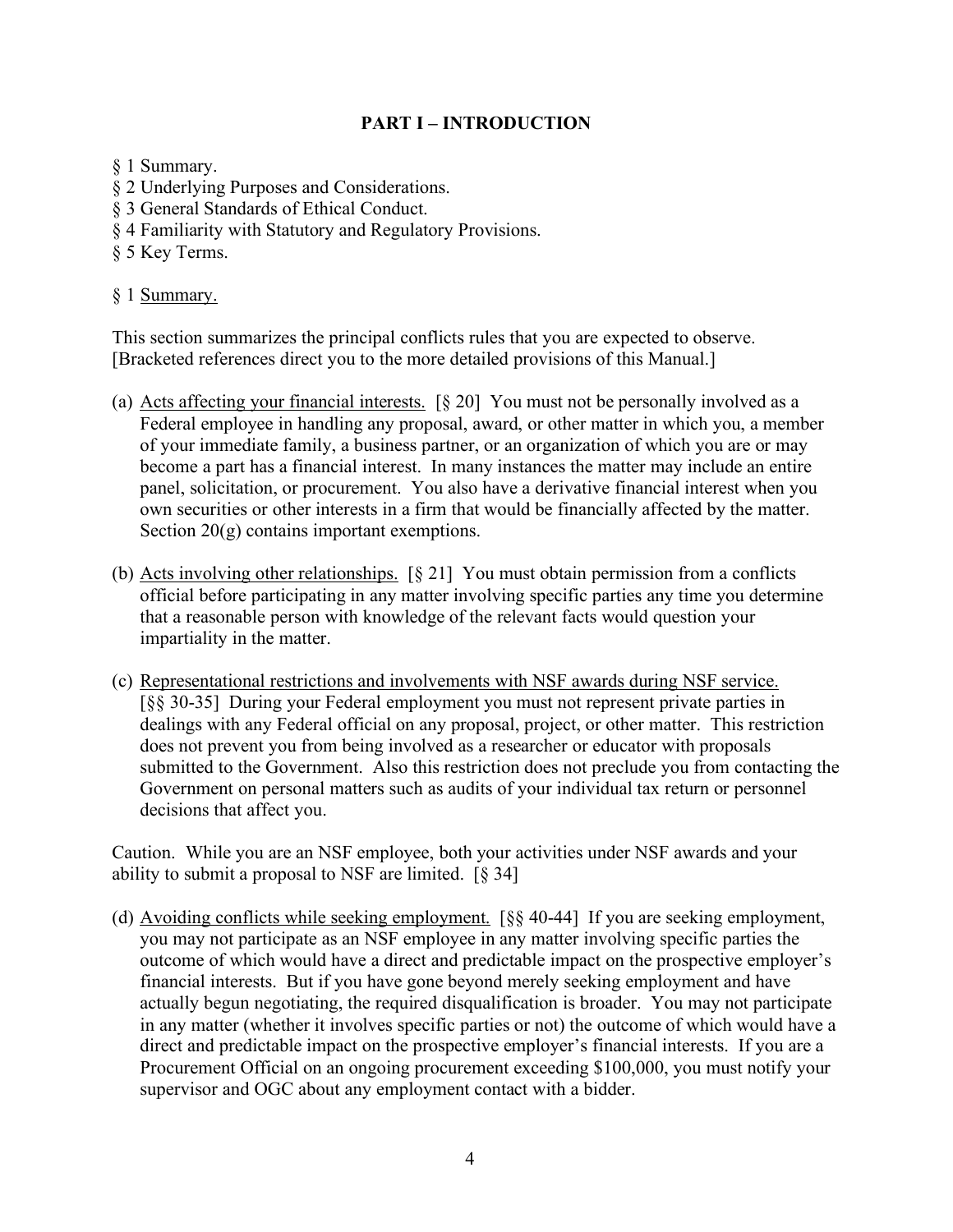- (e) Outside activities. [§ 50] You must have written permission from your immediate supervisor before accepting any outside employment or other position (with or without compensation) with an entity that does business, or may be reasonably expected to do business, with the Foundation. In addition, you must obtain written permission from an ethics counselor in OGC before participating as a policymaking officer for any research or educational institution, scientific society, or professional association.
- (f) Outside compensation. [§§ 35 and 51] You may not receive compensation from an NSF award. You must not seek or accept any contribution or supplement to your Government salary for doing any part of your NSF job. You must not seek or accept compensation for representational services by you or anyone else in connection with any matter in which the Government is a party or has a direct interest.
- (g) Travel contributions. [§§ 53 and 54] Section 53 explains the approval requirements for accepting non-Federal contributions for your official travel to attend meetings and similar functions. Section 54 explains the restrictions on accepting contributions for your off-duty travel.
- (h) Misuse of inside information. [§ 54] You must not use nonpublic information for your private benefit or make it available for the benefit of others.
- (i) NSF-supported conferences. [§ 55] Section 55 establishes ground rules for your participation in conferences and workshops supported by the Foundation.
- (j) Miscellaneous. [§ 56] Section 56 explains in detail (and should be consulted for) restrictions on:

Misuse of your office for private gain; Fundraising activities; Misuse of Government property; Misuse of official time; Serving as an expert witness; Payment of taxes and debts; and Gambling.

- (k) Gifts. [§§ 60-64] Absent applicable exceptions, you may not receive a gift, favor, or noncommercial loan from those with business ties to NSF or from a lower paid NSF employee. (Section 63 imposes special rules on receipt of gifts from foreign governments.)
- (l) Political activity (Hatch Act). [§§ 70-72]

If you are anyone other than a Career SES employee [§ 71], you may not:

- Run for public office in partisan elections;
- Solicit political contributions;
- Encourage or discourage political activity of anyone having business with NSF;
- Use your official authority for political purposes;
- Engage in political activity on government premises, using government resources, or while on duty.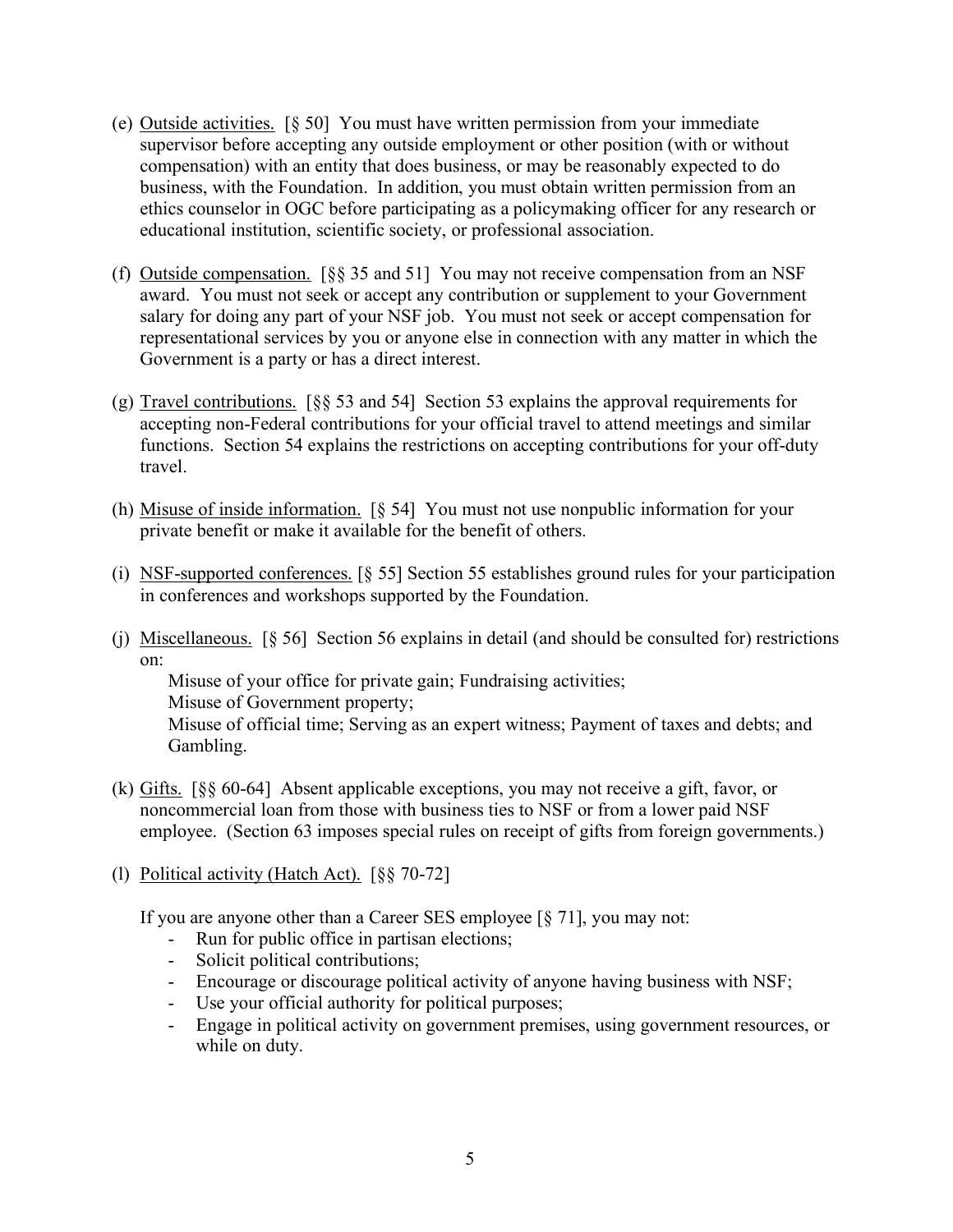If you are a Career SES employee [§ 72], stricter restrictions apply. In addition to the restrictions mentioned above which also apply to you, you also may not:

- Run for public or party office, except in nonpartisan elections and certain local elections;
- Participate in election campaigning, except in nonpartisan elections and certain local elections.
- Take an active part in leading or managing a political party.
- Use your official authority or influence for political purposes.
- (m)Financial disclosure. [§§ 80-84] If you are an executive level or SES employee, you are a "senior employee" and must file with OGC a Public Financial Disclosure Report (OGE Form 278e and transaction reports (OGE Form 278T) when you purchase and sell certain securities). If you serve as a program officer, grants or contracts officer or equivalent, an auditor or investigator, etc., you must file with OGC a Confidential Financial Disclosure Reports (OGE Form 450).

If you fit in neither of these categories, no general financial disclosure is required of you.

Financial Disclosure Reports are filed electronically through NSF's eFile system. If you are required to file an OGE Form 278e or OGE Form 450, you will receive an email notification from the eFile system (financial disclosure  $@nsf.gov$ ). OGE 278e filers will receive a monthly email reminder to file a transaction report if they purchased or sold certain assets in the prior month.

# § 2 Underlying Purposes and Considerations.

- (a) Conflicts sensitivity. This section outlines the primary sources of conflicts of interest and explains other considerations that underlie the conflicts rules. If you are sensitive to those considerations and identify situations in which someone might at least think that you have a conflict of interest, you will not likely violate the conflict of interest rules. When you do identify such a situation, of course, you can and should consult this Manual and other NSF publications; and, if the manuals are not clear and dispositive, consult with an ethics counselor in OGC.
- (b) Effect of conflicts of interest. You and the NSF should avoid or minimize actual or apparent conflicts of interest for two principal reasons.
	- (1) The success of the NSF in performing its functions depends on the effectiveness of its decision-making processes. If judgments are biased or impartiality questioned because of conflicting interests, that effectiveness is compromised.
	- (2) The NSF must earn the confidence of the scientific, engineering, and educational communities, of Congress, and of the general public in the integrity, effectiveness, and evenhandedness of its decision-making processes. It will not do so if these processes are seen to be compromised by conflicts of interest.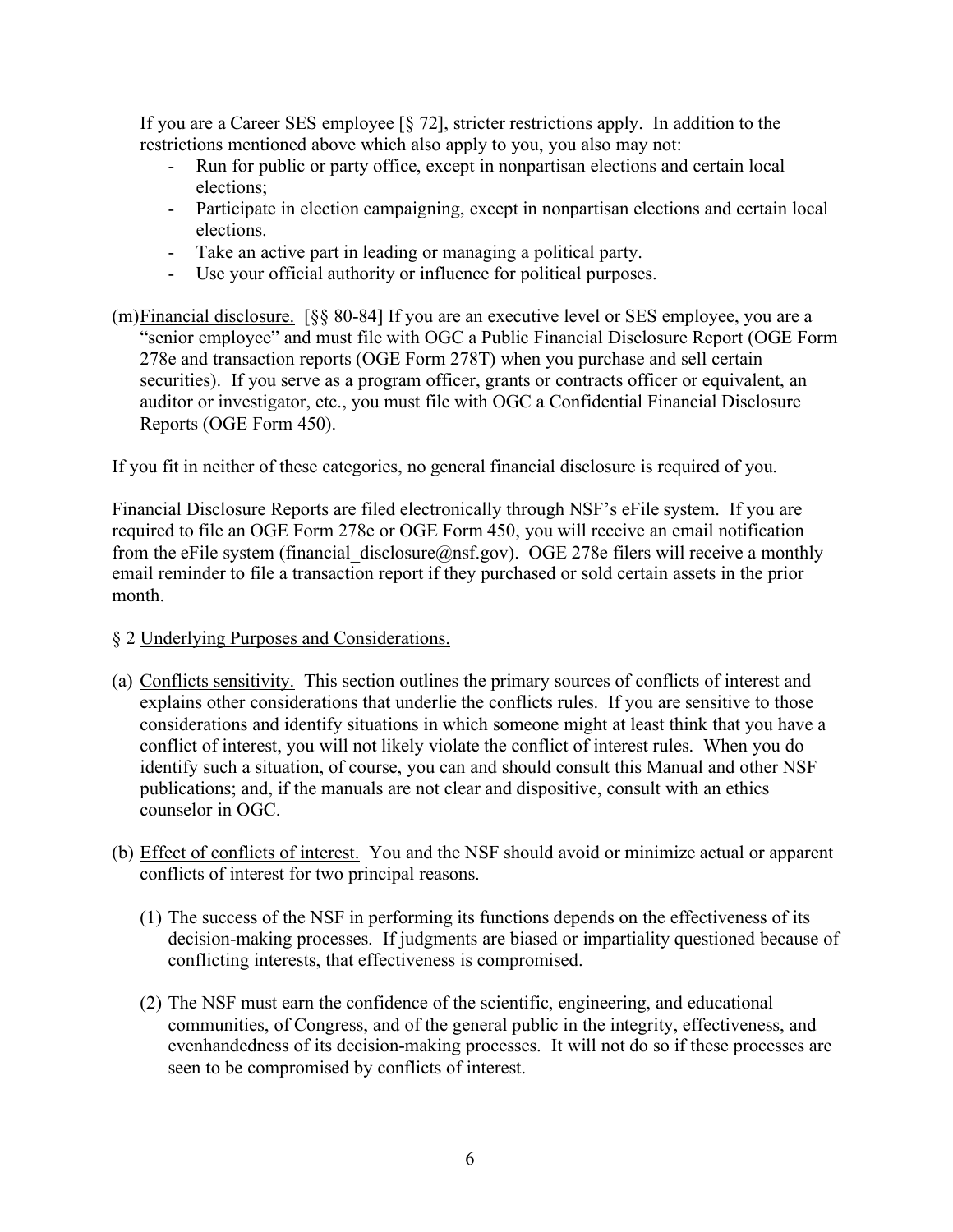- (c) What is a conflict of interest? A conflict of interest is a clash between an official's concern for the public interest and his or her private interests or allegiances. The examples that follow deliberately present *borderline* situations that are not clear-cut; and they do not illustrate specific rules you must follow. The pertinent rules appear elsewhere.
	- (1) You might use your Government position to further your personal interests, in conflict with the public interest.
	- (2) Outside affiliations or relationships could affect the objectivity of your judgments as a public official.
	- (3) Gifts or favors from those interested in agency decisions could affect the objectivity or integrity of your contribution to those decisions.
- (d) Inside access and influence. A special concern that underlies many of the conflicts rules is that your insider's access to other Federal officials and your inside influence with them might allow you to sway their decisions or actions where you or those with whom you have ties are interested.
- (e) Conflicts that require prohibition or disqualification. Some conflicts of interest would so warp the performance of a Government agency or damage its credibility that they simply cannot be allowed to occur. (If a proposal from a member of your family or from your home institution comes into your program, for instance, you would clearly have to disqualify yourself from handling it and generally disqualify yourself from handling directly competing proposals. Consult your COI official and OGC ethics counselors.) Most Federal conflict of interest laws and a few conflicts rules special to the NSF deal with conflicts or potential conflicts of this sort. They therefore either flatly prohibit you from doing certain things that could give rise to such conflicts or disqualify you from participating in matters where you have a potentially serious conflict.
- (f) Other conflicts. By no means are all conflicts of interest so serious and clear that flat prohibition or disqualifications are appropriate. Many conflicts, though real, are subtle, even remote. The seriousness of others depends on circumstances of the particular case that unvarying rules would be impractical. There are also countervailing considerations. When we flatly prohibit Federal employees from doing things others who are not Federal employees are free to do, we tend to make Federal employment unattractive and so reduce the competence of Government. If we disqualify officials from being involved with particular matters we may remove those who are best qualified by expertise or experience to make the required judgments or effect the required actions. For these reasons, the conflicts laws and regulations do not automatically disqualify you from all potential or actual conflicts. In many cases – when situations are not serious enough to require flat prohibitions or disqualifications or not easily enough identified by general rules – the conflict laws and regulations empower agency ethics officials to make the calls.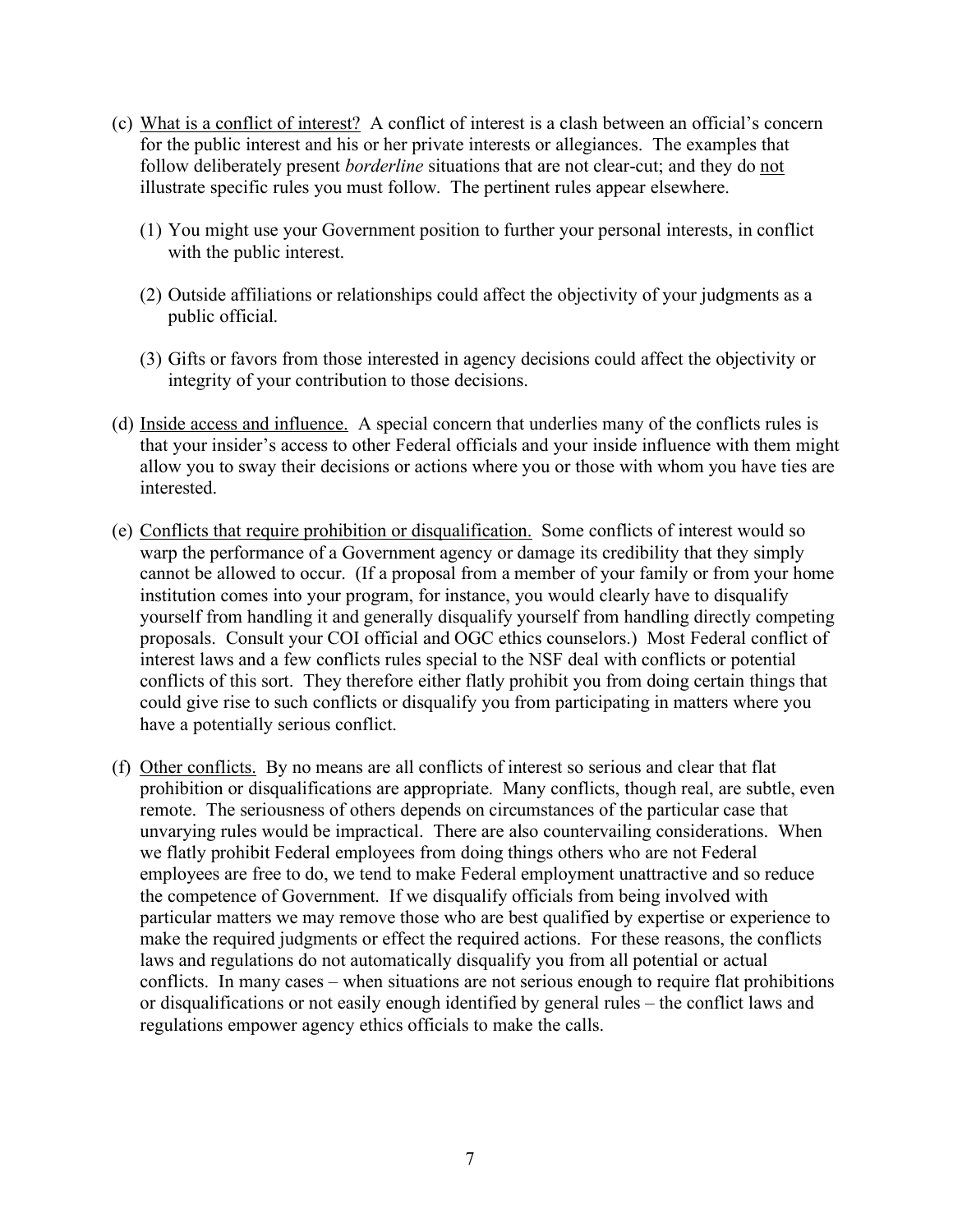#### § 3 General Standards of Ethical Conduct.

The rules summarized in section 2 are based on the following fourteen principles contained in Executive Order 12674 (as amended) that says you should:

- *(1) Consider public service as a public trust, requiring you to place loyalty to the Constitution, the laws, and ethical principles above private gain;*
- *(2) Hold no financial interests that conflict with the conscientious performance of your duties;*
- *(3) Engage in no financial transactions using nonpublic Government information nor allow the improper use of such information to further any private interest;*
- *(4) Unless an exception applies, solicit or accept no gift or other item of monetary value from a person or entity seeking official action, doing business with, or conducting activities regulated by the Foundation, or whose interests may be substantially affected by the performance of your duties;*
- *(5) Put forth honest effort in performing your duties;*
- *(6) Make no unauthorized commitments or promises of any kind purporting to bind the Government;*
- *(7) Avoid using public office for private gain;*
- *(8) Act impartially and give no preferential treatment to any private party or individual;*
- *(9) Protect and conserve Federal property and use it only for authorized activities;*

*(10) Engage in no outside employment or activities, including seeking or negotiating for employment, that conflict with your official Government duties and responsibilities;*

- *(11) Disclose waste, fraud, abuse, and corruption to appropriate authorities;*
- *(12) Satisfy in good faith your obligations as a citizen, including all just financial obligations, especially those -- such as Federal, state, or local taxes -- that are imposed by law;*
- *13) Adhere to all laws and regulations that provide equal opportunity for all Americans regardless of race, color, religion, sex, national origin, or handicap; and*
- *(14) Endeavor to avoid any actions creating the appearance that you are violating the law or other ethical standards.*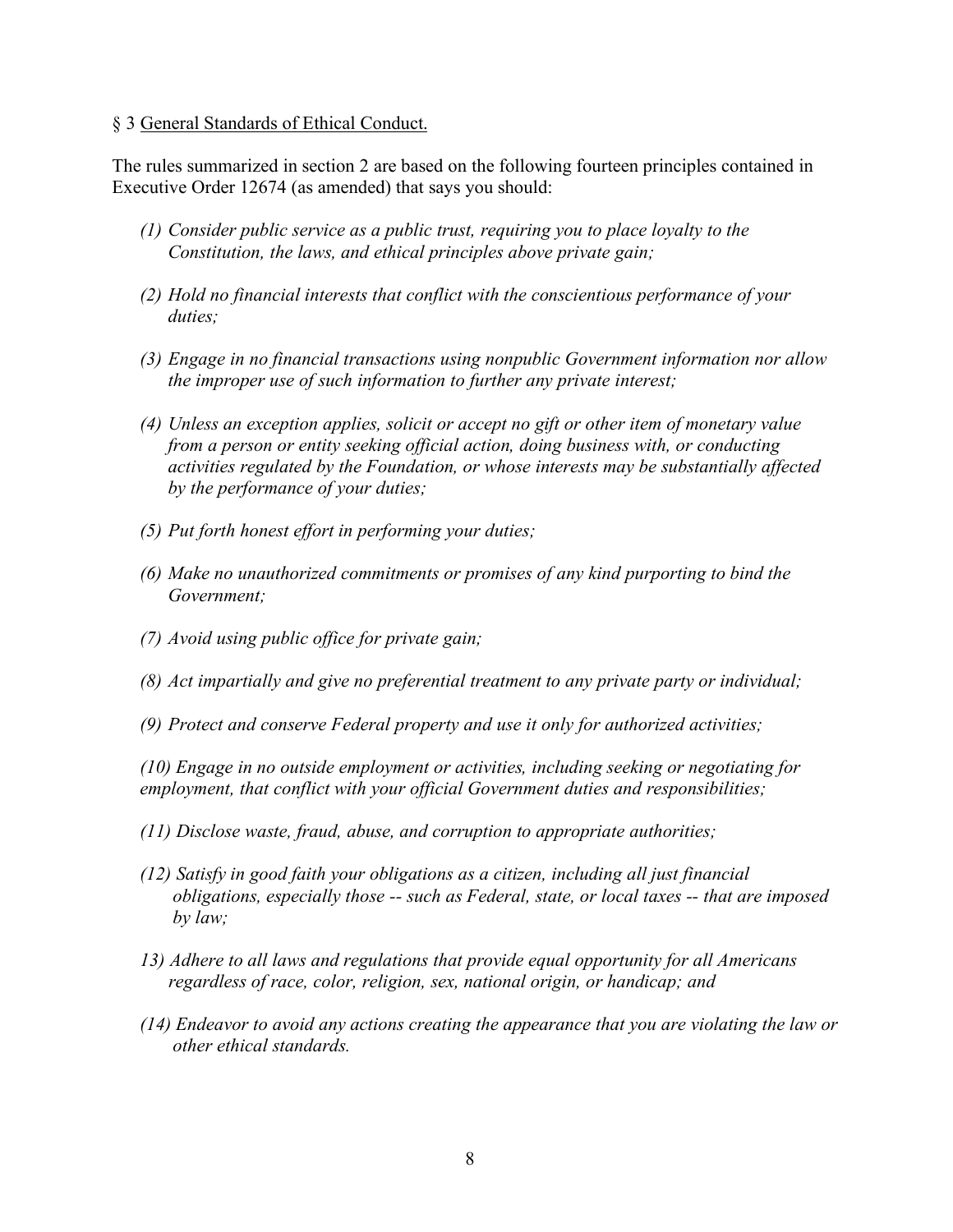#### § 4 Familiarity with Statutory and Regulatory Provisions.

You are legally responsible for acquainting yourself with each statute that relates to your conduct as an NSF and Federal employee. Principal among these are the criminal laws on bribery, graft, and conflicts of interest contained in 18 U.S.C. §§ 201-209. This Manual covers these statutes (except for § 207, which contains the post-employment rules). This Manual also covers:

- (1) The financial disclosure requirements of the Ethics In Government Act of 1978, as amended (5 U.S.C. App.);
- (2) Executive Order 12674 (as modified by E. O. 12731), which prescribes standards of ethical conduct for Government officers and employees;
- (3) The Standards of Ethical Conduct for Employees of the Executive Branch issued by the US Office of Government Ethics (OGE) at 5 C.F.R. Part 2635;
- (4) The Supplemental Standards of Ethical Conduct for Employees of the National Science Foundation issued jointly by the Foundation and OGE at 5 C.F.R. Part 5301;
- (5) The Rules of Practice for the National Science Foundation issued at 45 C.F.R. Part 680;

[NOTE: Items (3), (4) and (5) are especially important and links to these regulations are available on the Office of the General Counsel homepage on InsideNSF.]

- (6) The Employee Responsibilities and Conduct regulations issued by the Office of Personnel Management at 5 C.F.R. Part 735;
- (7) The Hatch Act provisions covering political activity at 5 U.S.C. § 7321, *et seq*.;
- (8) The "procurement integrity" provisions of the Office of Federal Procurement Policy Act (41 U.S.C.  $\S$  423) and the implementing regulations (48 C.F.R.  $\S$  3.104);
- (9) The restrictions on gifts to superiors (5 U.S.C. § 7351) and on solicitation or receipt of gifts from certain specified prohibited sources (5 U.S.C. § 7353); and

(10) The provisions on receipt and disposition of foreign gifts and decorations (5 U.S.C. § 7342).

If you conscientiously follow this Manual and the other NSF ethics manuals, as appropriate, you should have no trouble with those provisions.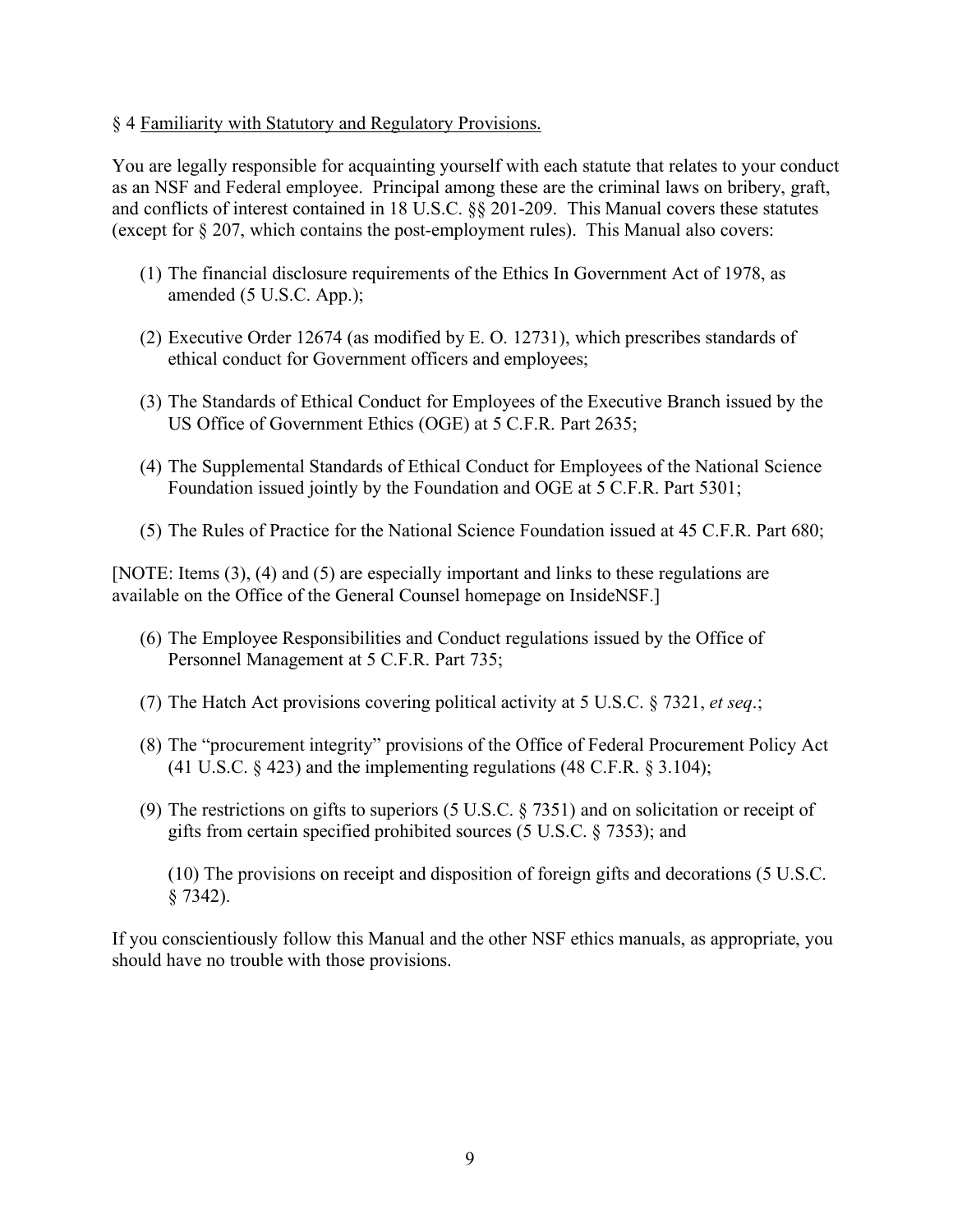### § 5 Key Terms.

Except where provisions plainly indicate otherwise, certain terms are used throughout this Manual in standard meanings:

"*Award*" means any grant, contract, cooperative agreement, loan, or other arrangement made by the Government.

"*Proposal*" means an application for an award and includes a bid.

"*Administering awards*" means handling requests for award amendments, for increments to continuing grants, for no-cost extensions, for award closeouts, for administrative approvals, or for assessments of progress.

"*Institution*" means any university, college, business firm, research institute, professional society, or other organization. It includes all parts of a university or college, including all institutions in a multi-institution state or city system. It includes any university consortium or joint corporation such as AUI, AURA, or JOI, Inc., but not the universities that belong to such a consortium. Those are separate institutions for conflict-of-interest purposes.

"*Program officer*" includes program managers, assistant and associate program managers, program directors, and assistant and associate program directors.

You are on "*official duty*" and "*conducting official business*" when:

- (1) You act or speak on behalf of the Foundation or as its representative for example, in response to a request addressed to the Foundation or to you by reason of your NSF position;
- (2) You deliver a speech, write or edit a paper, or perform some other activity which primarily relates to or addresses your NSF duties or NSF policies, programs, or operations; or
- (3) You are on official training under 5 U.S.C. § 4111.

The fact that you prepared or performed activities outside of normal duty hours or while on leave does not determine whether you were on "*official duty*."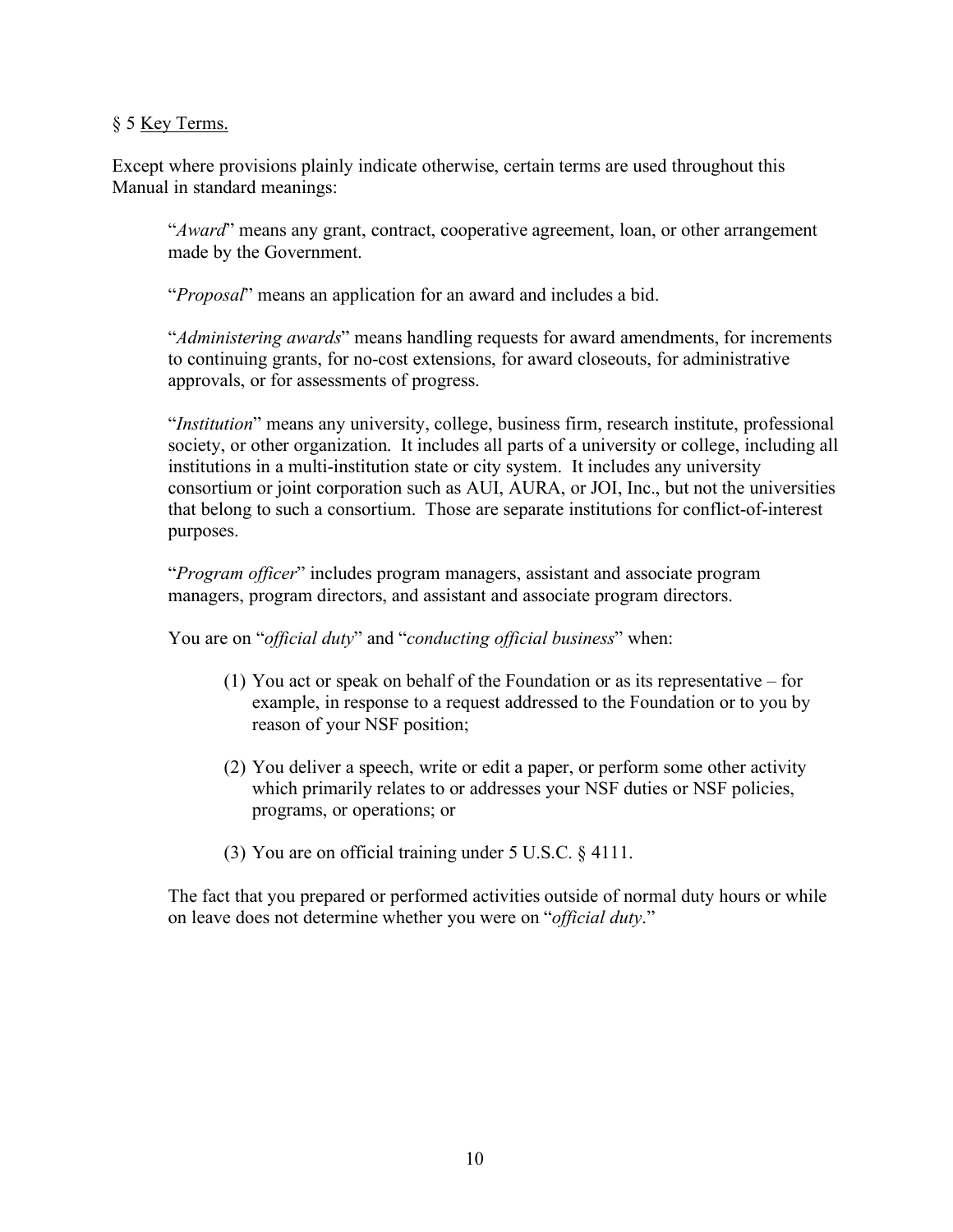# **PART II – IMPARTIALITY IN ACTING FOR NSF**

- § 20 Acts Affecting Your Financial Interests.
- § 21 Acts Involving Other Relationships.
- § 20 Acts Affecting Your Financial Interests.
- (a) No acting as a Federal employee where you have a financial interest. Basic rule: you must not be personally involved as a Federal employee in handling any proposal, award, or other matter in which you, a member of your immediate family, a general business partner, or an organization of which you are or may become a part has a financial interest. Under the basic rule, you are also disqualified from handling directly competing proposals or bids.
- BE CAREFUL: Violation of this rule may also result in a violation of a criminal statute.
- (b) Extraordinary payment from a former employer. If you received an extraordinary severance payment exceeding \$10,000 from a former employer before entering Government service, you must not be personally involved during your first two years of Federal employment in handling any matter in which that former employer is a party or represents a party. If you have any doubt about a payment from a former employer, consult an ethics counselor in OGC.
- (c) Proposals and awards. In handling proposals and awards, you must follow this section.
- (d) Matter.
	- (1) This term encompasses deliberations, decisions or actions that do not involve formal parties as well as those that do. It applies to:
		- Grants, contracts, cooperative agreements, memoranda of understanding, or loans;
		- Applications for permits, licenses, etc.;
		- Requests for rulings or similar official determinations;
		- Claims;
		- Investigations or audits;
		- Employment searches and interviews;
		- Charges or accusations against individuals or firms;
		- Adjudicatory hearings; and
		- Court cases.

(2) It also applies to matters that do not involve parties, such as:

- Determinations to establish or disestablish a particular program or set its budget level for a particular fiscal year;
- Decisions to undertake or terminate a particular project;
- Decisions to open or not open a contract to competitive bidding;
- General policy or rulemaking including, for example, decisions on particular NSF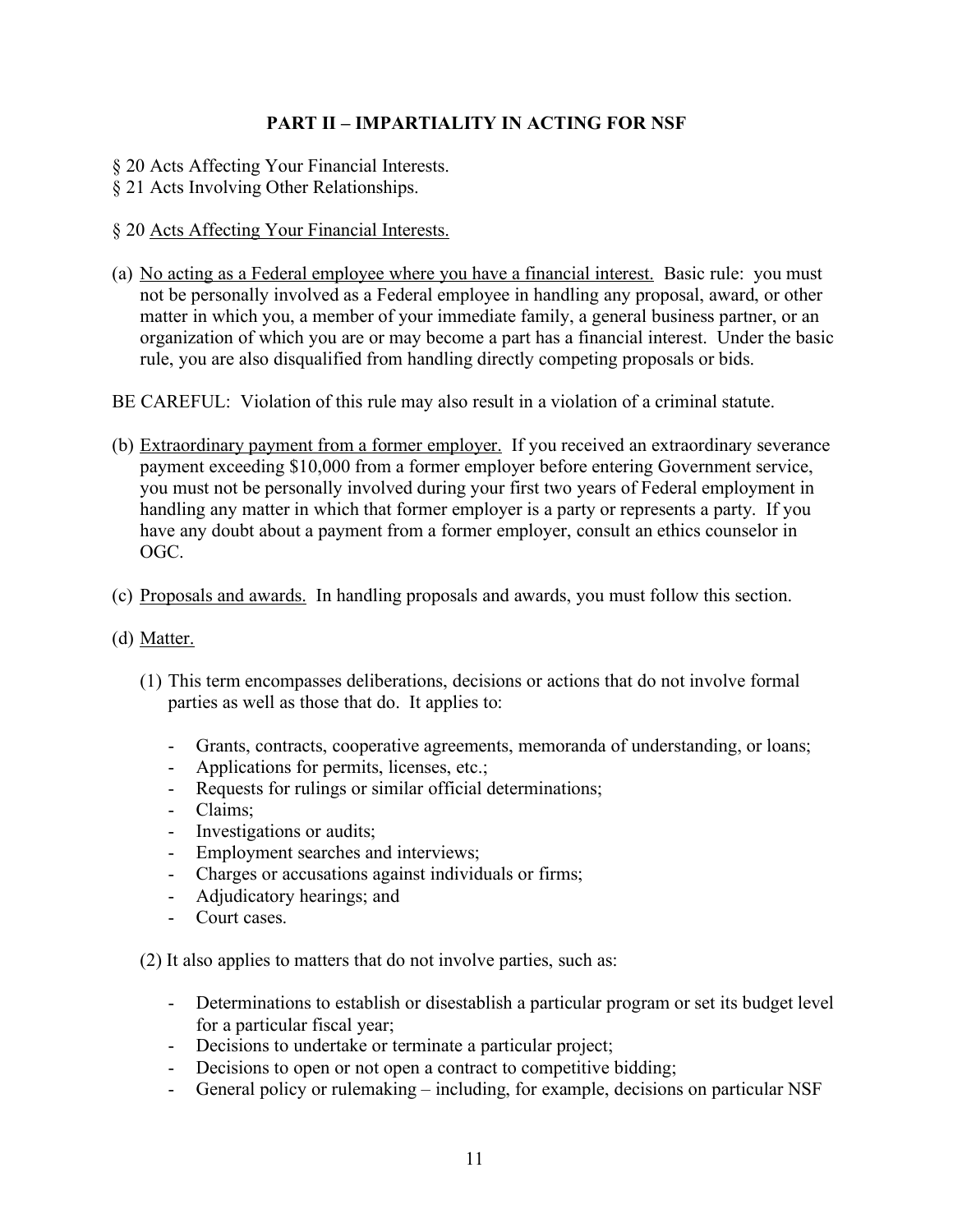rules or formal policy, such as adoption or amendment of a resolution by the National Science Board, promulgation or amendment of an NSF regulation or circular, amendment of standard grant or contract terms, or changes to NSF manuals or policy documents; and

- Agency positions on particular legislative or regulatory proposals.

The term, however, does not extend to the consideration or adoption of broad policy options directed to the interests of a large and diverse group of persons. (If you are at NSF on a leave of absence from an institution of higher education, see subsection  $(g)(4)$ ).

- (e) Immediate family. Only your spouse and minor children are considered members of your "immediate family" under this section.
- (f) Organization of which you are or may become a part. You are a part of an organization if you are an officer, director, trustee, general partner, or employee,. You "may become" part of an organization if you are negotiating with it or have an arrangement with it concerning a future position as an officer, director, trustee, general partner, or employee. If you intend to seek employment, please review Parts IV and V of this Manual.
- (g) Exemptions. Notwithstanding subsection (a):
	- (1) You may handle matters affecting the holdings of a diversified mutual fund;
	- (2) You may handle matters affecting the holdings of the federal government Thrift Savings Plan, a state or local government pension plan, or other diversified employee benefit plan;
	- (3) As specified in (i) and (ii), below, you may handle matters affecting companies or other entities in which you and your immediate family own modest amounts of stocks, bonds, or other securities. The securities must be listed on a US stock exchange or traded through NASDAQ, be issued by a registered investment company, or be long-term Government bonds or municipal bonds.
		- (i) You may handle matters involving specific parties affecting companies or other entities in which you, your spouse, and minor children own stocks or other securities worth no more than \$15,000 (total, in all effected parties).
		- (ii) If the matter does not involve specific parties, but is a broader policy matter (described in subsection  $(d)(ii)$  above), you may participate if you and your household own no more than \$25,000 in an entity that is part of the affected class. If you and your immediate family have holdings in more than one such entity, you may participate in the matter if the combined value of all such holdings is no more than \$50,000 in all entities of the affected class.
	- (4) If you are at NSF on a leave of absence from an institution of higher education, you may handle broad policy matters (described in (d)(ii) above) that affect the university from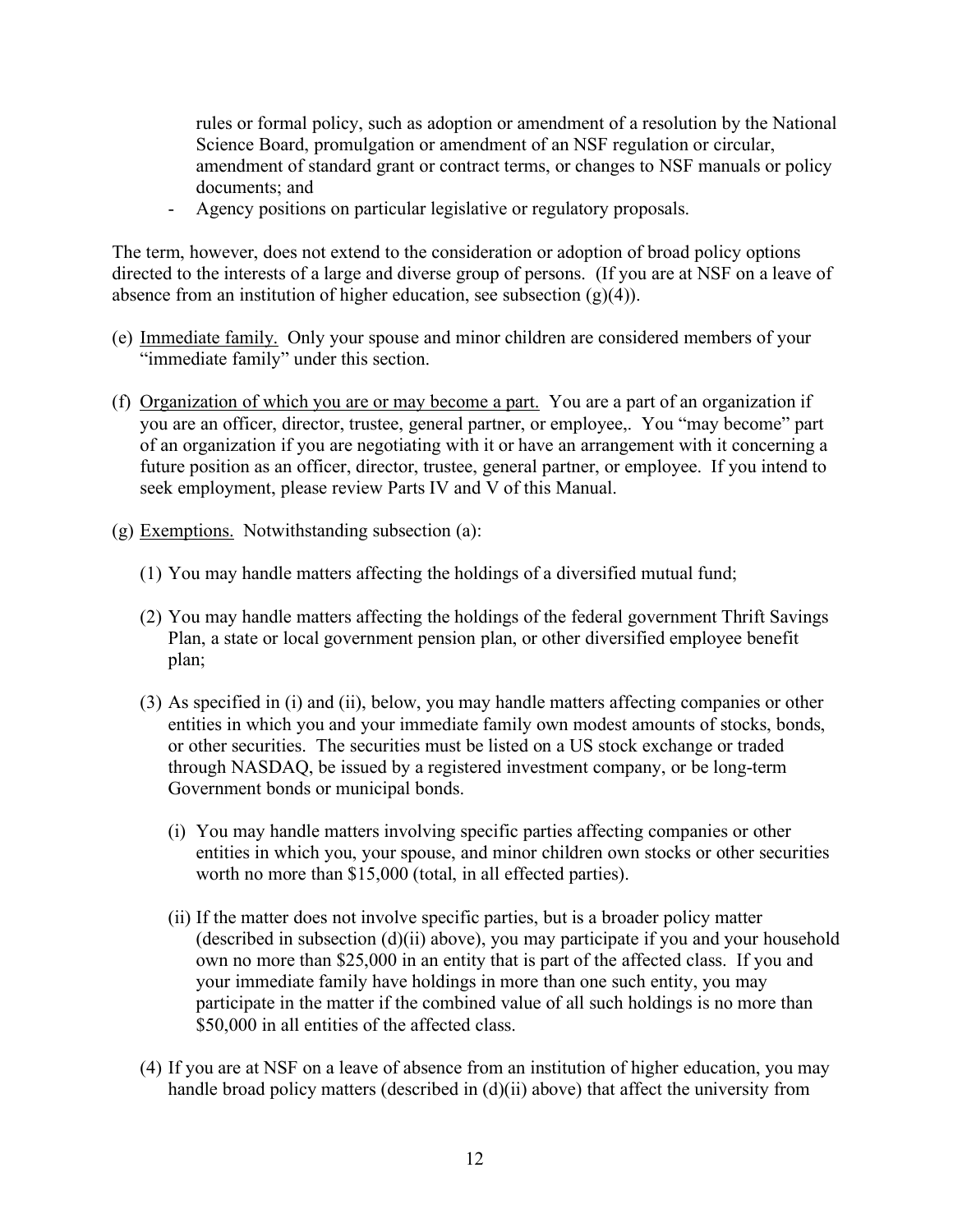which you are on leave, if the matter affects the university as part of a group of entities that will be similarly affected.

- (5) You may handle matters affecting one campus of a state multi-campus university system if you are employed at a separate campus of that university and your position at the separate campus does not involve multi-campus responsibilities.
- (6) You may handle matters affecting holdings of a sector specific mutual fund (or funds):
	- (i) If you and those whose interests are statutorily imputed to you own no more than \$50,000 (total) in shares of sector funds in the same affected sector; or
	- (ii) If the affected holdings are not in the fund's area of concentration.
- (7) You may handle matters where your financial interest in the issues arises from your Government salary, or your Social Security or Veterans' benefits. But you may not be involved in making decisions or recommendations that specifically affect your own salary or benefits, or those of your immediate family or general partner.
- (8) If you and your immediate family hold policies with a mutual insurance company, you may handle a matter affecting that company, as long as the matter does not affect the company's ability to pay claims under such policies or pay the cash values of the policies.
- (9) You may handle matters affecting securities held for investment by a tax-exempt organization in which you hold an unpaid position. The exemption applies only in cases where the matter affects the organization's investments (as opposed to the organization itself), and where you are not making investment decisions for the organization.
- (10) You may handle matters affecting companies or other entities in which your general business partner owns securities (as opposed to matters affecting the general partner) when the value of the securities is no more than \$200,000. Also, if you are a limited partner in a large partnership, you may handle matters affecting any financial interest of the general partner.
- (h) Individual waivers. Subsections (a) and (b) may be waived where the interest is so insubstantial as to be unlikely to affect the integrity of your services to the Government. If you think such a waiver is called for, consult an ethics counselor in OGC. The ethics counselor will advise you and will make a recommendation to the official who would have to issue such a waiver.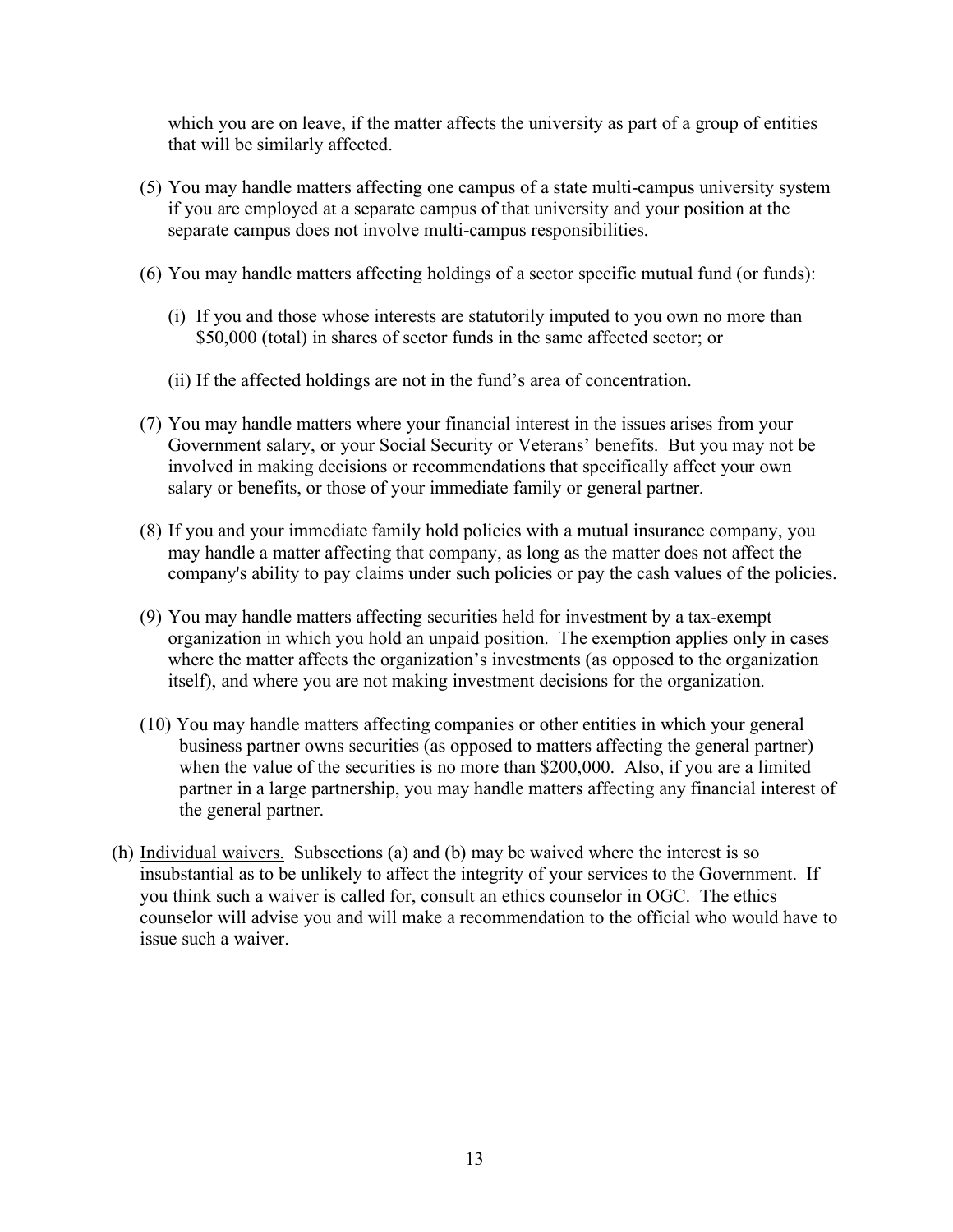- § 21 Acts Involving Other Relationships.
- (a) Assuring impartiality. Relationships not covered by section 20 may still result in conflicts of interests. You must obtain permission from a conflicts official before participating in matters involving specific parties any time you determine that a reasonable person with knowledge of the relevant facts would question your impartiality in the matter. In particular, you must obtain a determination from a conflicts official if:
	- The matter is likely to affect the financial interests of a member of your household, or
	- You have a covered relationship with a party to the matter or with someone who represents a party.
- (b) "Covered relationship." You have a "covered relationship" with:
	- (1) A person from whom you are merely seeking employment;

NOTE: If you are actually negotiating with a person or organization concerning prospective employment, you must also follow the rule in section 20(a).

- (2) A person, other than a prospective employer, with whom you have or seek a business, contractual, or other financial relationship (other than a routine consumer transaction);
- (3) A member of your household or a relative or other individual with whom you have a close personal relationship [see also paragraph (8)(A), below];
- (4) Any organization with which your spouse, parent, or dependent child is, or seeks to be, connected;
- (5) Any organization with which you were connected within the last year; or

NOTE: For purposes of paragraphs (4) and (5) you are "connected" to an organization if you serve it as an officer, director, trustee, general partner, agent, attorney, consultant, contractor, or employee.

(6) Any organization (other than a political party) in which you are an active participant.

NOTE: Your participation in an organization is "active" if, for example, you chair a committee or subcommittee, act as a spokesperson, act as conference chair, or help direct the organization's activities. In addition, significant time spent promoting the organization's specific programs or coordinating its fundraising efforts indicates active participation. Membership, committee membership, paying dues, donating money, soliciting financial support from others, and the like, do not in themselves constitute active participation.

- (7) Any institution with which you are affiliated through:
	- (i) Current membership on a visiting committee or similar body. This relationship is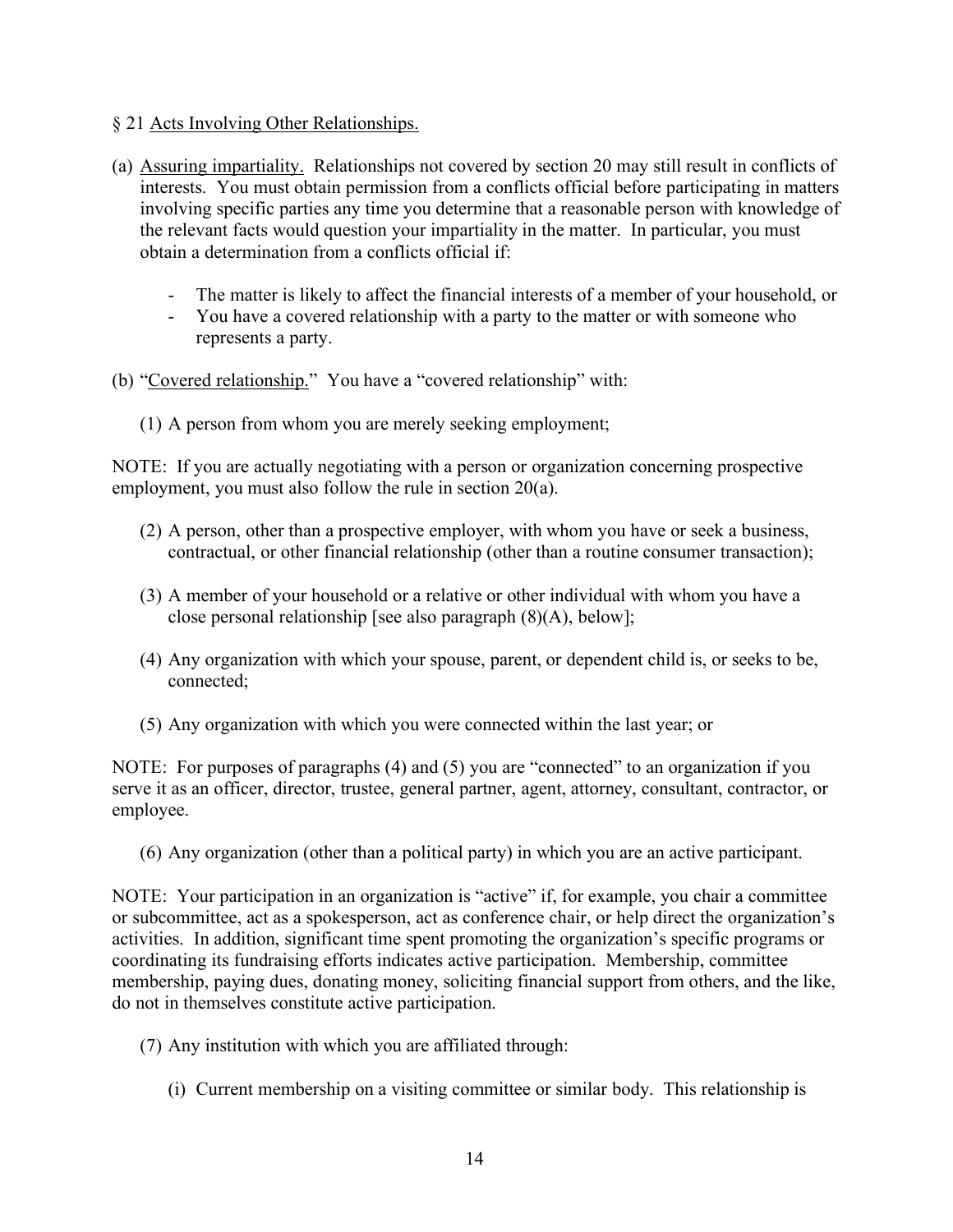automatically disqualifying when the particular department, school, or faculty that the body advises originated the subject proposal or where a proposal from the department, school or faculty formed the basis for an award;

- (ii) Current enrollment as a student, or enrollment of a member of your household. This relationship is automatically disqualifying when the particular department or school where a member of your household is enrolled originated the subject proposal or where a proposal from the department, school or faculty formed the basis for an award; or
- (iii)Receipt and retention of an honorarium or other form of compensation, award, or offduty travel payment from the institution within the last twelve months. This relationship is automatically disqualifying unless the payment or award was received before beginning Government service. Note that a conflict arising from a travel payment or honoraria received before beginning Government service may be automatically waived after a discussion with a conflicts official or ethics counselor in OGC.
- (8) An investigator, project director or other person identified as a party to a proposal or award and with whom:
	- (i) You have a family relationship as sibling, parent, spouse, or child. Any such relationship is automatically disqualifying;
	- (ii) You have been a PhD advisor or PhD student;
	- (iii)You collaborated on a project, book, article, report or paper within the last 48 months; or
	- (iv)You co-edited a journal, compendium, or conference proceedings within the last 24 months.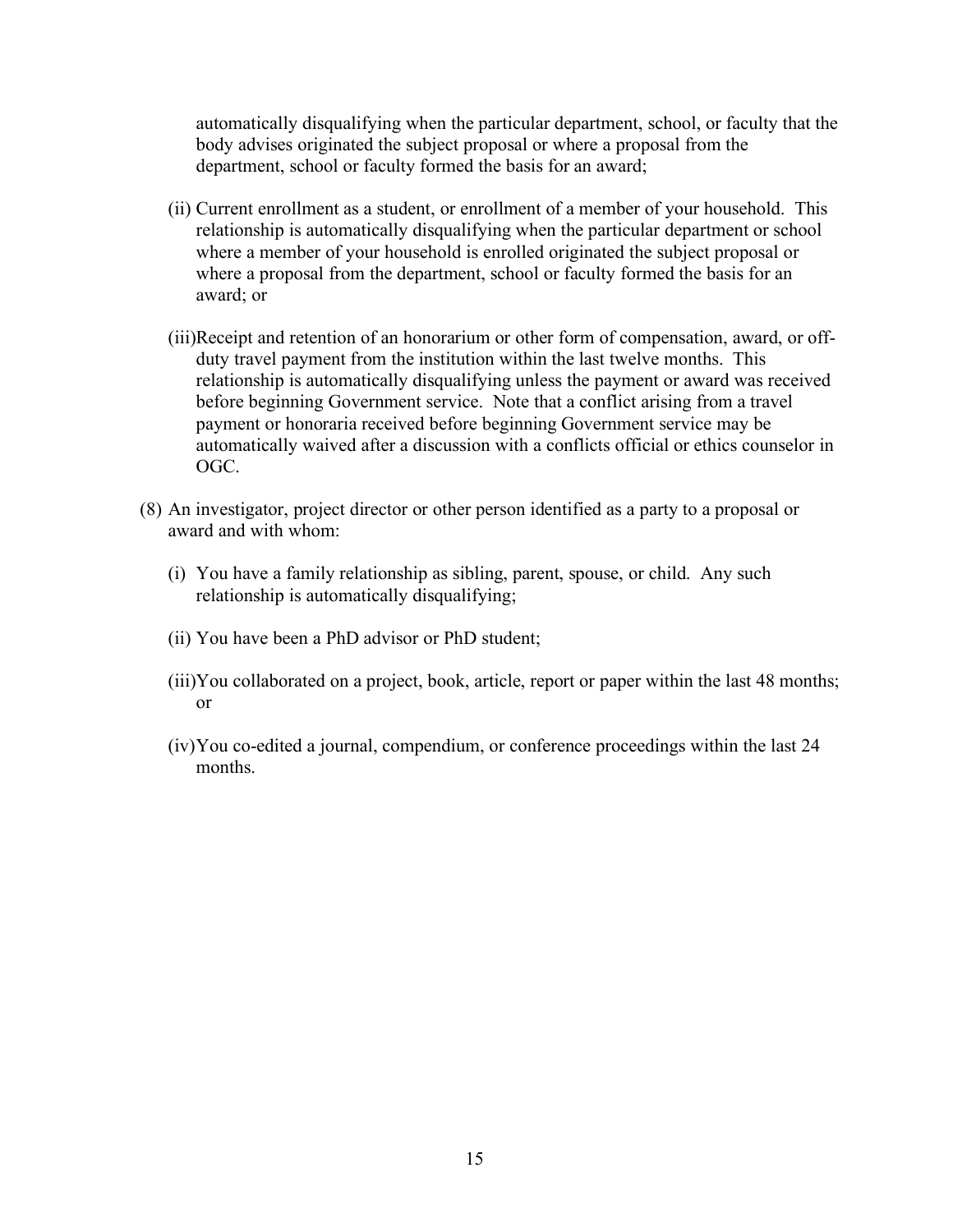## **PART III – REPRESENTATIONAL RESTRICTIONS AND INVOLVEMENTS WITH PROPOSALS AND AWARDS DURING NSF SERVICE**

# **Subpart A. The Representational Restriction Generally Subpart B. Involvement with Proposals and Awards during NSF Service**

### **Subpart A. The Representational Restriction Generally**

- § 30 Basic Rule.
- § 31 Representational Dealings.
- § 32 Exception; Representing Organizations of Federal Employees.
- § 30 Basic Rule.
- (a) In General. During your Federal employment you must not represent private parties in dealings with any Federal official on any proposal, project, or other matter. Nor may you receive compensation for anyone else's representation of private parties in such dealings.
- (b) Terms and effect. The above wording of this restriction has been simplified substantially from the underlying criminal statutory wording, to make it easier to understand. In the process, the restriction has also been deliberately overstated, with exceptions and "escape hatches" left out, so that your initial reaction will be to interpret them conservatively. Section 31 fills in critical concepts.
- (c) Proposals and awards. Subpart B is devoted entirely to the application of the currentemployee representational restriction to proposals and awards.
- (d) Consultation. If in doubt about any of the rules in this part, consult an ethics counselor in OGC.
- § 31 Representational Dealings.
- (a) The restriction applies to representing private parties in dealings with NSF officials or other Federal officials. The dealings covered are encompassing and include any formal appearance before an official; any meeting with an official; and any letter, phone call, or other communication with an official.
- (b) Contacts as a representative without intent to influence the officials contacted are not prohibited. Nor are contacts as a representative in connection with a routine request not involving a potential controversy. For example, you may ask a question about the status of a particular matter, as long as there is no implicit attempt to influence the process or the outcome. You may request publicly available documents. You may communicate with an official to impart purely factual information as long as the communication has no connection with an adversary proceeding.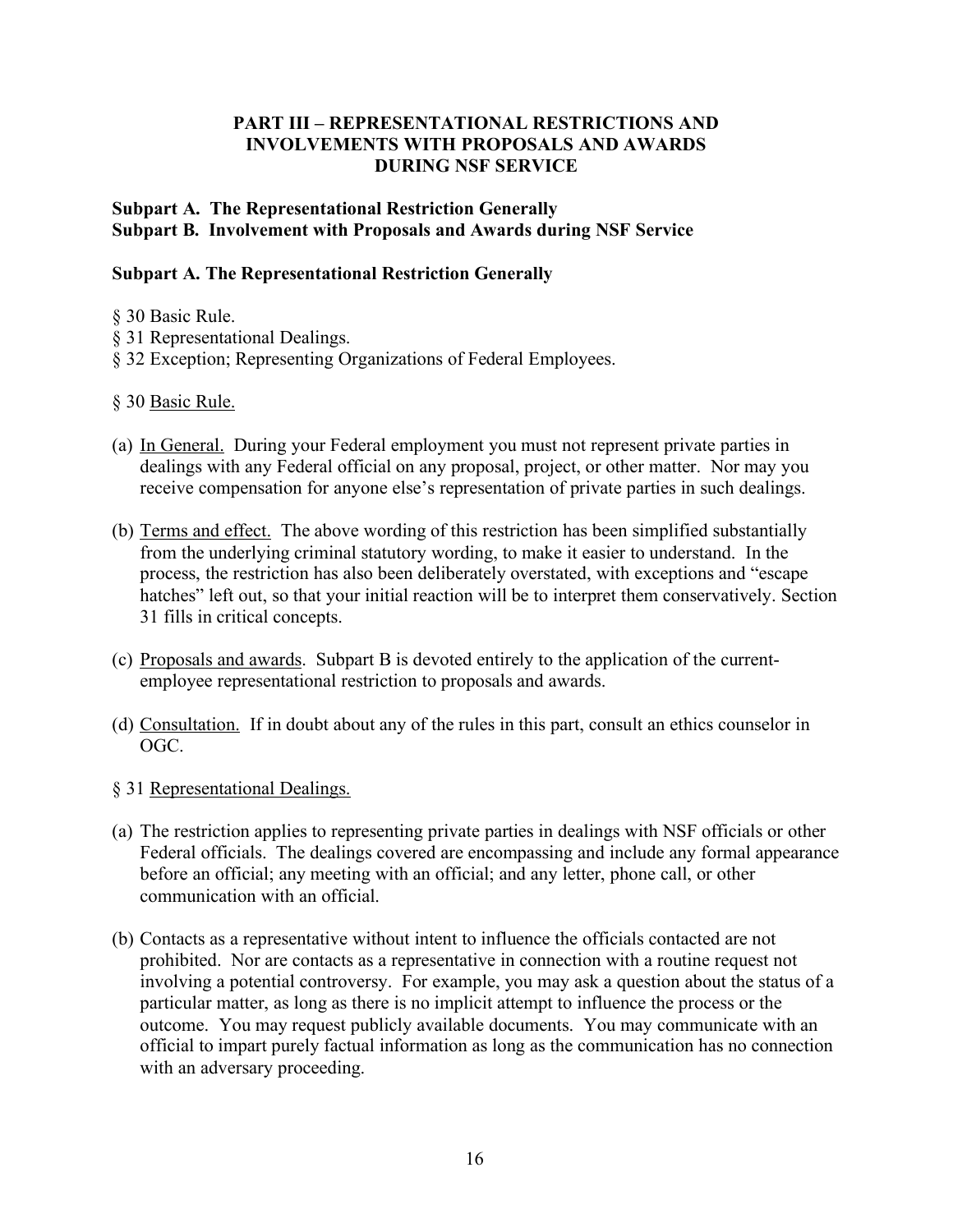(c) You are not prohibited from helping those who represent a private party with Federal officials, as long as you do not yourself make an appearance or otherwise communicate with the officials. You may advise the representatives, may make suggestions about whom they should contact and what they should say, and may even draft documents and letters, as long as you do not personally sign or transmit them.

BE CAREFUL: What is permitted under Federal law may be prohibited by rules of professional ethics, particularly if you are a lawyer.

- (d) Where the basic representational restriction refers to dealings with "Federal officials," that term covers officials of a Federal Executive Branch or administrative agency and officials of Federal courts or administrative tribunals. It does not, however, encompass Members of Congress, their staffs, or other officials of the legislative branch.
- (e) During your Government service, you may naturally represent your office, the NSF, or the Government (or anyone else, for that matter) with other Federal officials if the representation is part of your official duties.
- (f) The restriction covers "matters" (like grants, contracts, investigations, and the like) that have specific identifiable parties; and it also covers "matters" that do not involve specific parties. *See* § 20(d).

### § 32 Exception; Representing Organizations of Federal Employees.

Section 30 does not prohibit you from representing, before the Government, any non-profit cooperative, voluntary, professional, recreational, or similar organization or group, if a majority of the organization's members are current Federal employees or their spouses or dependent children; except when the subject of the representation:

- (i) Is a claim against the United States Government; or
- (ii) Involves a grant, contract, or other agreement (including a request for any such an agreement) providing for the disbursement of Federal funds to the organization.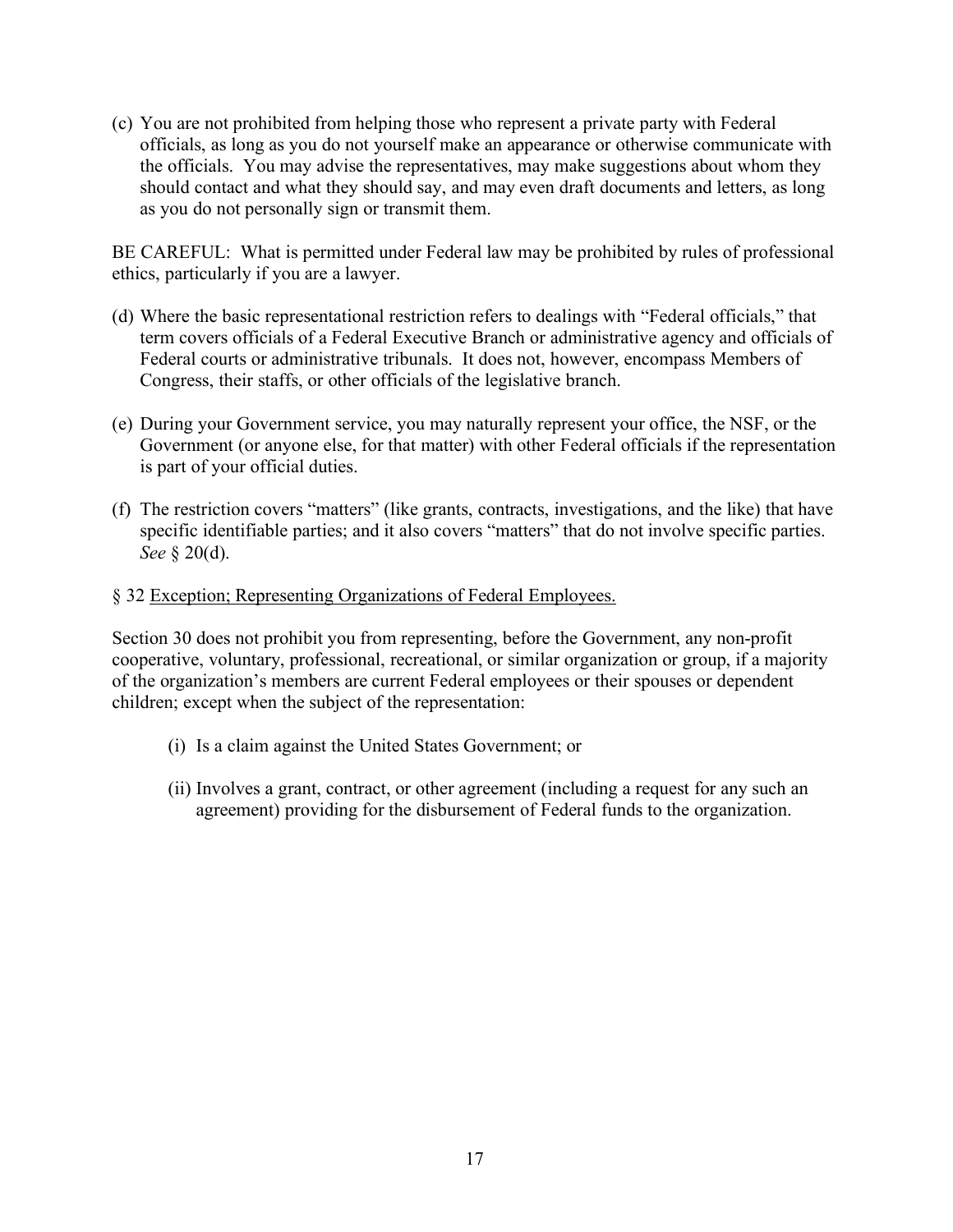# **Subpart B. Involvement with Proposals and Awards during NSF Service**

- § 33 General; Restricted Representational Activities vs. Permitted Research or Educational Activities.
- § 34 When You Are or Would Be Principal Investigator.
- § 35 Compensation or Reimbursement of Expenses from Awards.
- § 33 General; Restricted Representational Activities vs. Permitted Research or Educational Activities.
- (a) Basic representational restriction. During your Federal employment you must not represent anyone other than the Federal Government in dealings with any Federal official on any proposal or project.

*Example*: You have been on the physics faculty at the University of Wyoming and have been principal investigator on grants from the NSF and from the Department of Defense. You come to the NSF for a two-year stint as a section head. While you are away, a colleague acts as principal investigator on both your grants. During your stint at the NSF, the Department of Defense grant is about to expire. The substitute principal investigator files a new proposal with DOD. She asks you to call the DOD program officer, with whom you have great credibility from past dealings, to vouch for her excellence and to urge that he continue to fund the Wyoming work. You may not do so.

- (b) Restricted representational dealings. If you write, call, visit, or otherwise communicate with an official, you have "dealt" with the official. Those dealings are representational if you try to influence the official to suggest, recommend, not recommend, approve, or disapprove:
	- An award;
	- An award amount;
	- A budget or particular budget item;
	- Particular award terms or conditions;
	- An award amendment, increase, or extension;
	- An administrative approval; or
	- Any other action affecting a proposal or award.
- (c) Research and educational activities. Although you should be careful not to violate section 34, you would not engage in "representational dealings" by:
	- Participating in research or other work supported under an award from the NSF or another Federal agency;
	- Being listed as an investigator in a proposal or award;
	- Preparing a proposal that will be submitted to the NSF or another Federal agency (but you must do so entirely on your own time); or
	- Communicating with officials of the NSF or another Federal agency, with no intent to influence them, to request routinely available and non-controversial information, such as the status of the decision process on a proposal.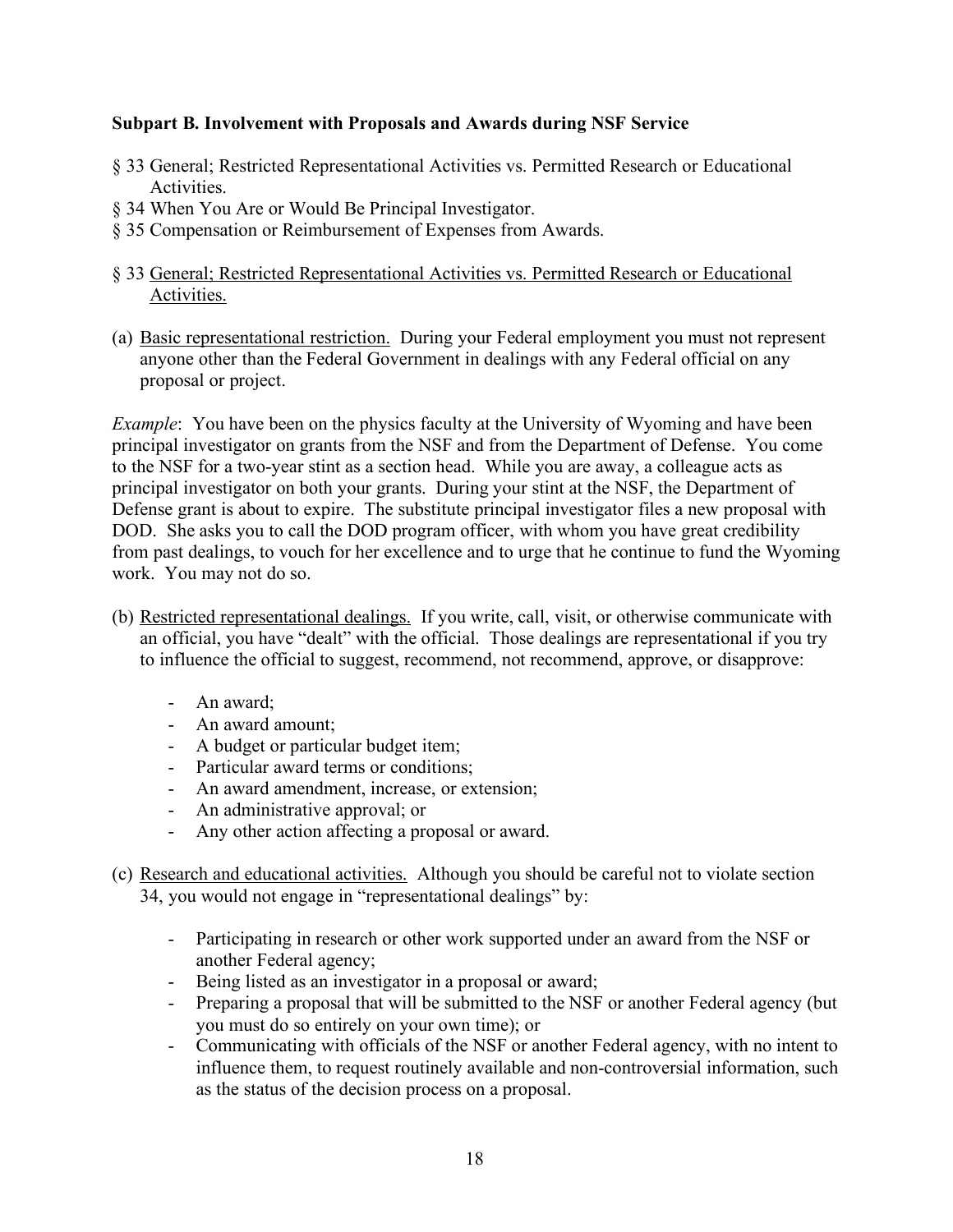BE CAREFUL with the last activity particularly; it would be easy to fall into trying to influence actions of the officials involved. If you can, let someone else make the presentation or request. If in any doubt, consult an ethics counselor in OGC.

### § 34 When You Are or Would Be Principal Investigator.

- (a) Retention of ties to research permitted. Many scientists, engineers, and educators interrupt active research and teaching careers to spend a year or two at the NSF as "rotators" and then return to research and teaching, usually at the same institution from which they came. Many such rotators (and a few permanent employees) who have been principal investigators under NSF awards before coming to the NSF, retain some interest or association with the work. If you have been the principal investigator under an NSF award, you are not precluded from retaining ties to the work under the award after you become an NSF employee. Subject to the restrictions on outside employment explained in Part V, you may stay in contact with those who are continuing the work in your laboratory or on your project. You may continue to supervise graduate students. And you may visit and work in the laboratory on your own time for these purposes.
- (b) Substitute principal investigator. Before you come to the NSF, however, the NSF requires that you and your institution designate, subject to NSF approval, a substitute principal investigator – i.e., another person who will be responsible for the work and equipment and will represent the project and the institution in any dealings with NSF officials while you are at the NSF.
- (c) Suspension of work on an NSF award. Appointment of a substitute principal investigator is unnecessary if all work under an award is to be completely suspended while you are at the NSF. If the work is to be suspended, you and your institution should so inform the NSF by letter before your NSF employment begins. Work under the award may be resumed when you complete your NSF employment, and its term may be extended to account for the time lost during your NSF employment.
- (d) Continuation or Extension proposals.
	- (1) NSF will entertain no proposal on which you would be a senior investigator or equivalent, unless it is a proposal for continuation or extension of support for work on which you played that role before coming to NSF. Any proposal for continuation of NSF support at essentially the same level (with reasonable allowance for inflation) will normally be considered a proposal for continuation or extension if it would support your work and your laboratory or group (if any) in the same general field of science, engineering, or education, notwithstanding that the focus of the work may change in response to research opportunities or educational needs.
	- (2) Someone other than you must submit any such proposal for continuation or extension of NSF-supported work and handle all negotiations with NSF. If work under a resulting award would begin before you leave the NSF, a substitute principal investigator must be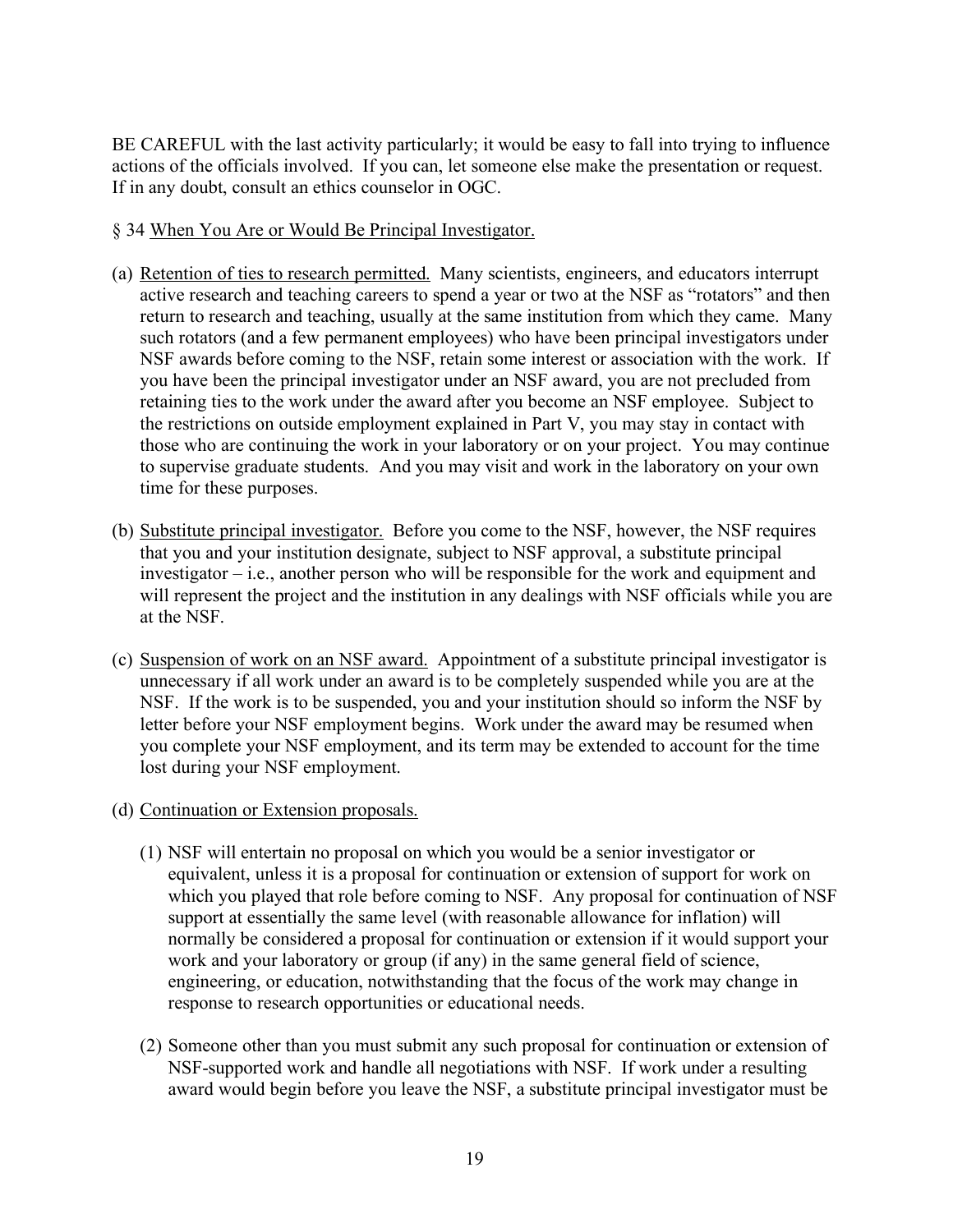named. If the work would not begin until after you leave the NSF, you may be named as principal investigator, but a substitute negotiator must be named.

- (e) Your involvement or interest to be open. The appointment of a substitute principal investigator (or a substitute negotiator) is not intended to conceal or obscure your continued involvement or interest in the project. Just the opposite: your involvement or interest should be made unmistakably plain. This will ensure that any proposal or other award-related application will be given the special attention and special handling as called for in the OGC Guide, Avoiding Conflicts in Handling Proposals & Awards.
- (f) Purposes of "substitute" requirements. The appointment of a substitute principal investigator or substitute negotiator ensures against unthinking violation of the restrictions on representational dealings with NSF officials. It serves this purpose by flagging proposals or awards affected by the restrictions and by identifying someone else with whom NSF officials can properly discuss or negotiate. Designation of a substitute principal investigator also identifies another person to be responsible for the work and equipment, and it reminds all concerned that during your NSF service your primary attentions must be devoted to your NSF duties.
- (g) Proposals and Awards of Other Agencies. The "substitute principal investigator" and "substitute negotiator" requirements described in this section are specific to the NSF. But the basic restriction on representational activities will likely apply Government-wide. If you are or would be a principal investigator under a project proposed to or supported by another Federal agency, you are strongly urged to contact that agency's Designated Agency Ethics Official or other ethics counselors for advice.

#### § 35 Compensation or Reimbursement of Expenses from NSF and Other Federal Awards.

- (a) Compensation from NSF awards. While you are an NSF employee, you may not receive from an NSF award, either directly or indirectly, any salary, consulting fee, honorarium, or other form of compensation for your services. In other words, you may not receive money for your services in connection with a project, a conference, or other work that was supported in whole or in part by funds provided from an NSF award.
- (b) Expenses from NSF awards. While an NSF employee, you may receive no reimbursement of expenses from an NSF award, except as authorized in section 52(h).
- (c) Other Federal awards. You may neither seek nor accept any payment contingent on anyone else's representational activities in connection with Federal awards. When authorized by OD/OGC and another Federal agency, you may submit a proposal or work on an award from another Federal agency.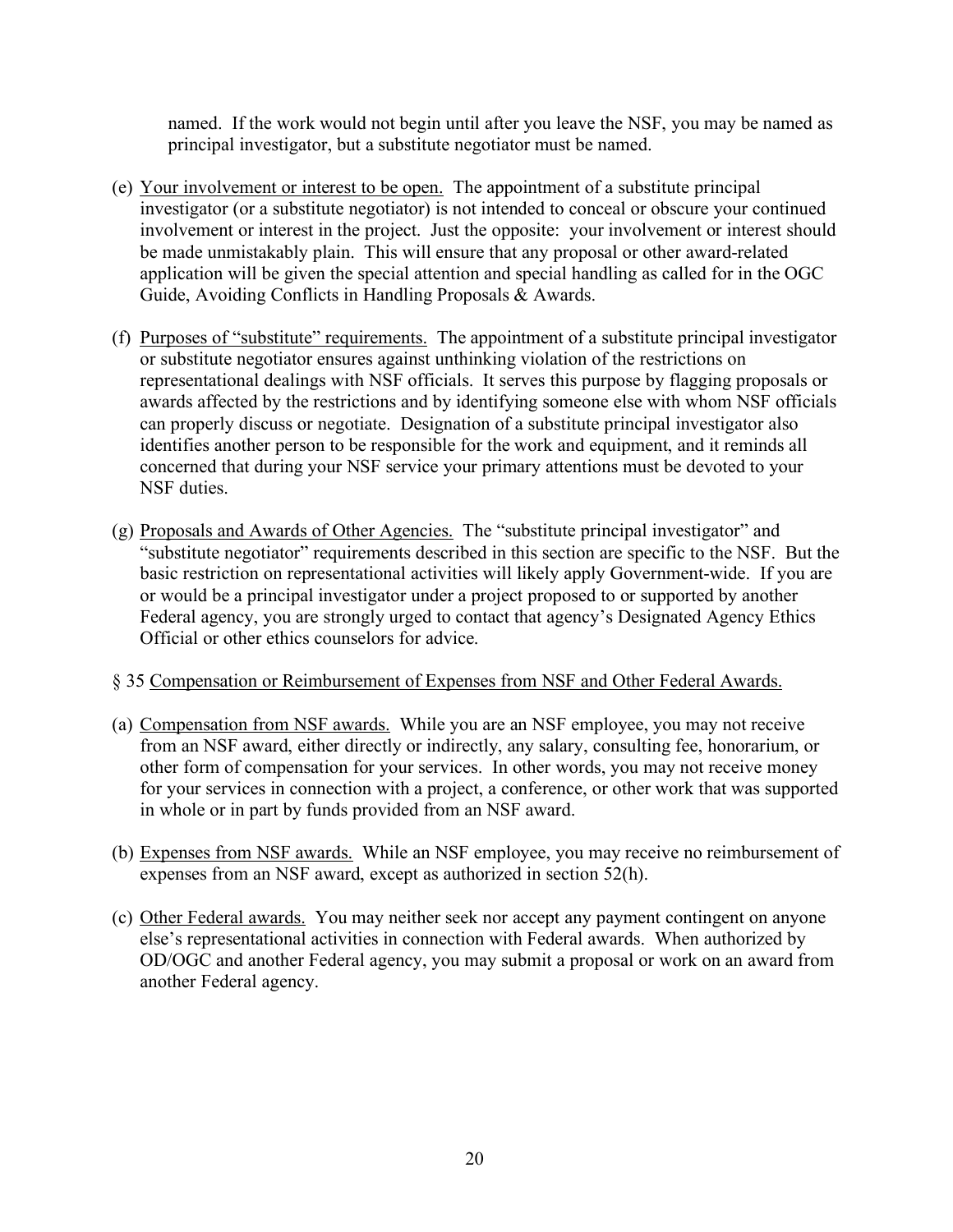# **PART IV – AVOIDING CONFLICTS WHILE SEEKING EMPLOYMENT**

- § 40 Disqualifications.
- § 41 Exceptions.
- § 42 Potential Disqualification After You Are No Longer Seeking or Negotiating for Employment.
- § 43 Special Rules on Employment Discussions with Competing Contractors.
- § 44 Interview Trips.

# § 40 Disqualifications.

- (a) Basic rules.
	- (1) If you are seeking employment, you may not participate as an NSF employee in any matter involving specific parties the outcome of which would have a direct and predictable impact on the prospective employer's financial interests.
	- (2) If you have gone beyond merely seeking employment and have actually begun negotiating, the required disqualification is broader. You may not participate as an NSF employee in any matter (whether it involves specific parties or not) the outcome of which would have a direct and predictable impact on the prospective employer's financial interests.
- (b) "Seeking" and "Negotiating" for Employment.
	- (1) You will be considered to have begun "seeking" employment if you have made any communication regarding possible employment with a prospective employer. This includes submitting an unsolicited resume. You are no longer seeking employment if either you or the prospective employer rejects the possibility of potential employment or if two months have passed since you submitted an unsolicited resume and you have received no indication of interest.
	- (2) You are considered to have begun "negotiating" if you and a prospective employer are discussing the possibility of reaching an agreement about your future employment. Negotiating is not limited to discussions of specific terms and conditions of employment or a specific position. You are no longer negotiating if either you or the prospective employer clearly rejects the possibility of employment.

NOTE: If you are an OGE Form 278e Executive Branch Public Financial Disclosure filer, you must complete the Notification Of Post-Employment Negotiation Or Agreement within three business days of any negotiation for or agreement of future employment or compensation with a non-Federal entity, as required by the STOCK Act of 2012 § 17. You may find this form on NSF's eFile system at efile.inside.nsf.gov.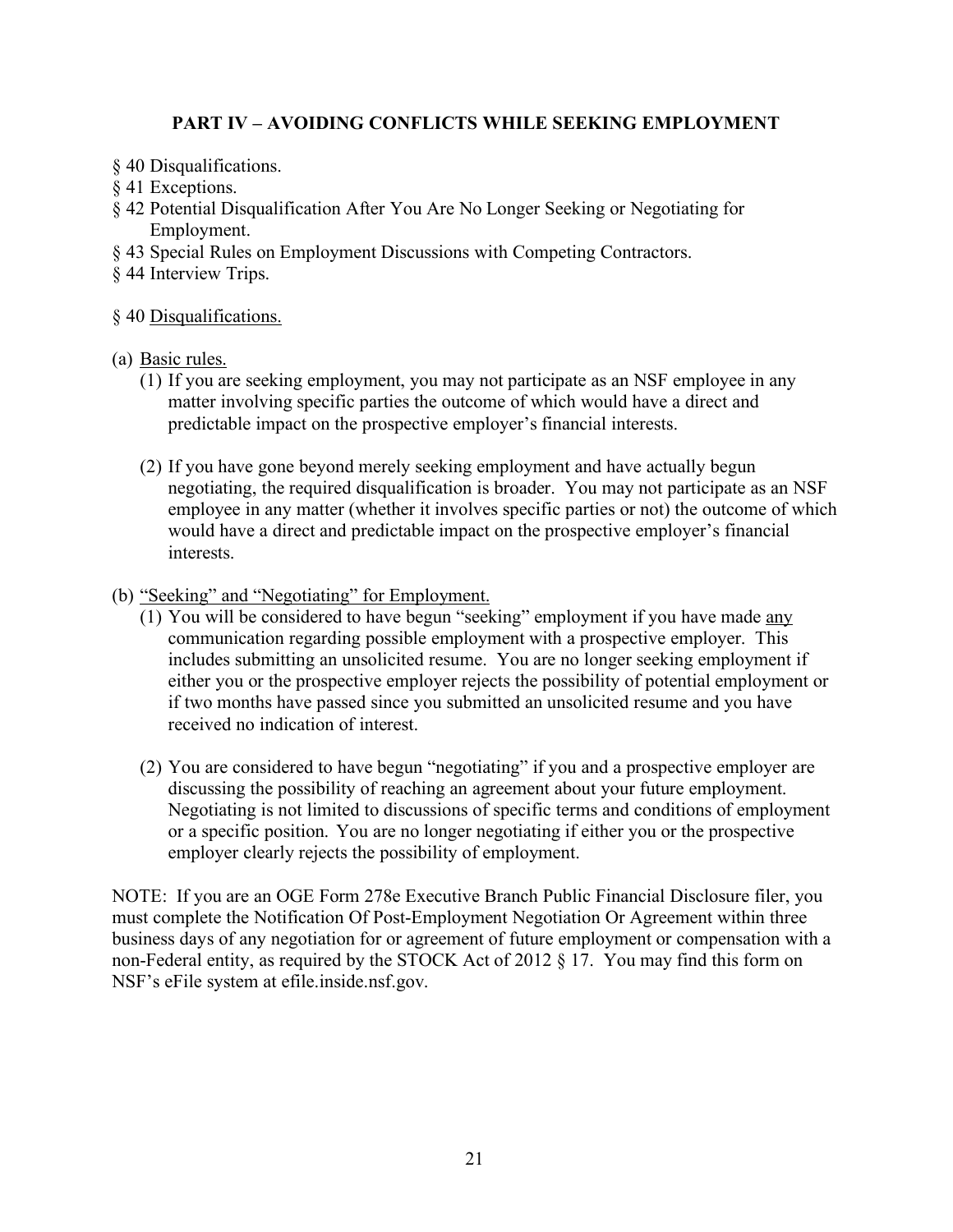# (c) "Matters" covered.

(1) For purposes of paragraph (a)(1) "Matter involving specific parties" includes any:

- Grant, contract or other agreement;
- Application for a permit, license, etc.;
- Request for a ruling or other official determination;
- Claim;
- Investigation or audit;
- Charge or accusation against an individual or firm;
- Adjudicatory hearing; and
- Court case.
- (2) For purposes of paragraph  $(a)(2)$ , the term "matter" includes matters that do not involve specific parties, as well as those that do, and includes all items listed in section 20(d).
- (d) Employment agencies / search firms. You are considered to be seeking employment with a prospective employer when you contact an employment agency or other intermediary:
	- If an intermediary acting for a prospective employer tells you who the prospective employer is; or
	- If an intermediary you are using tells you that your resume will be submitted to the prospective employer.

# § 41 Exceptions.

The disqualification when seeking employment required in section  $40(a)(1)$  may be lifted if your conflicts official determines in writing that the Foundation's interest in your participation in the matter outweighs concerns that a reasonable person may question the integrity of NSF's programs and operations. But if you have actually begun negotiating for employment the disqualification required in section  $40(a)(2)$  may be lifted by a written statutory waiver only where the interest involved is found to be so insubstantial as to be unlikely to affect the integrity of your service to the Government. Contact an ethics counselor in OGC if you wish to request such a waiver. The ethics counselor will advise you and will make a recommendation to the official who must issue the waiver.

# § 42 Potential Disqualification after You Are No Longer Seeking or Negotiating for Employment.

If you have been disqualified from handling matters because you have been negotiating for or seeking employment, your conflicts official has discretion to continue to disqualify you for a period of time from handling certain matters after you are no longer seeking or negotiating for employment.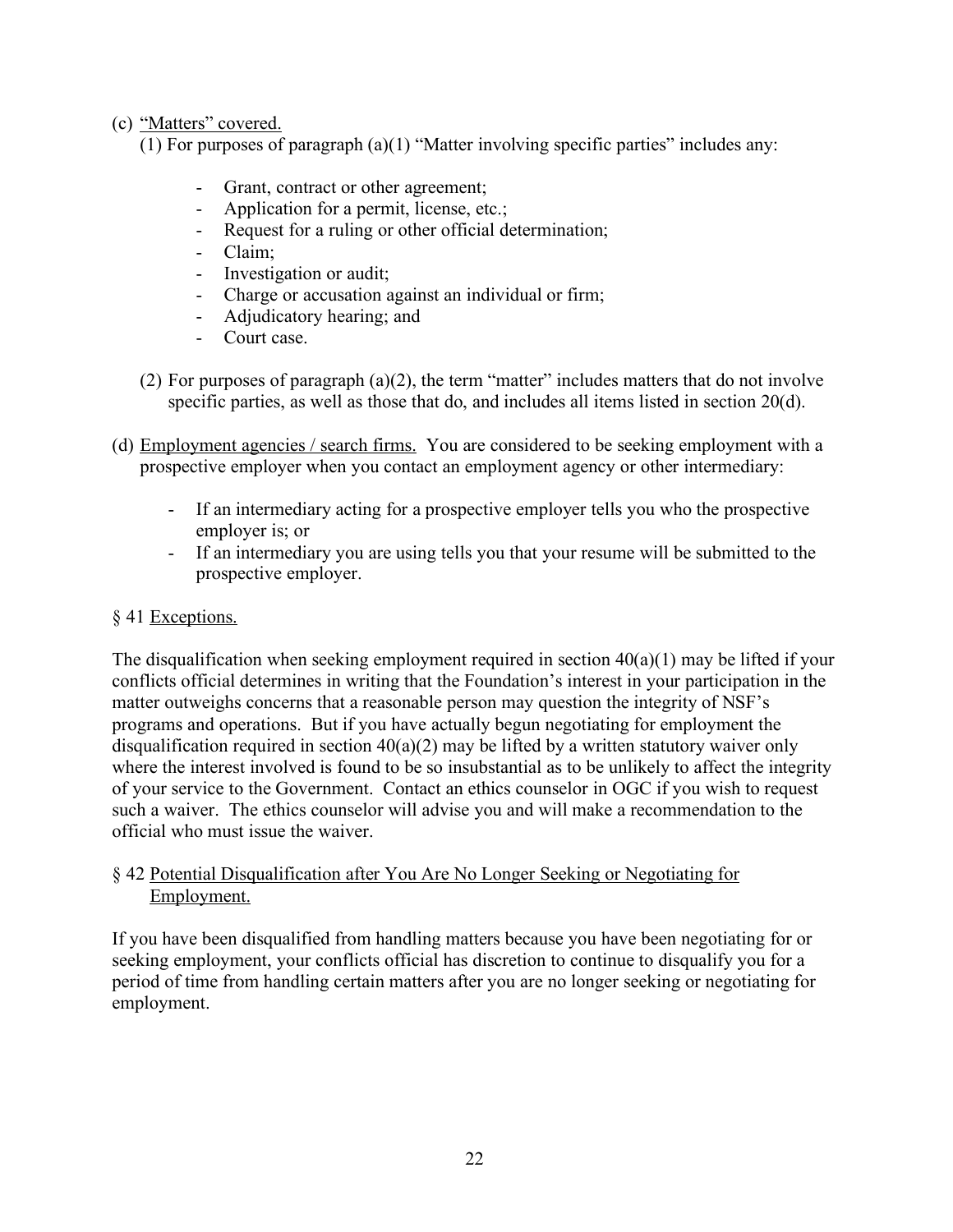### § 43 Special Rules on Employment Discussions with Competing Contractors.

If you are personally participating in an ongoing NSF contract procurement of over \$100,000, you must report in writing to your supervisor and to the Designated Agency Ethics Official in OGC any contacts with or by a bidder or offeror regarding possible non-Federal employment. Also, you must either reject the possibility of such non-Federal employment or recuse yourself from further involvement in the procurement until the Foundation specifically authorizes you to resume such participation.

### § 44 Interview Trips.

If you abide by the rules described in this Part, you may accept travel expenses and other reasonable amenities incident to job interviews occurring on your own time, even if the prospective employer is a "prohibited source" described in section 60(a).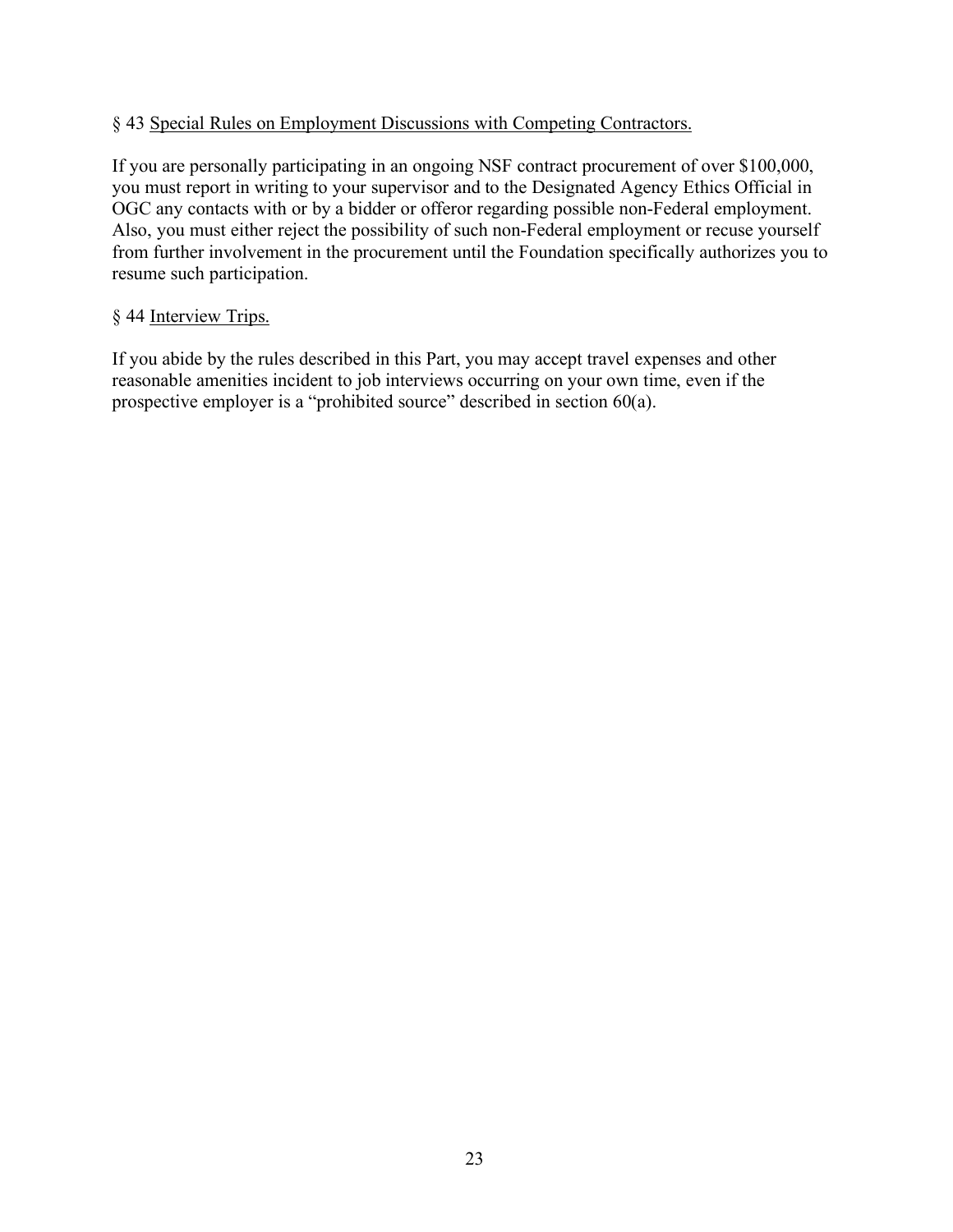# **PART V – OUTSIDE EMPLOYMENT, COMPENSATION, INCOME, ETC.**

- § 50 Outside Employment ("Moonlighting") or Volunteer Activities and Income
- § 51 Compensation.
- § 52 Contributions for Official Travel From Non-Federal Sources.
- § 53 Off-Duty Travel
- § 54 Misuse of Inside Information.
- § 55 Participation in NSF-Supported Conferences and Workshops.
- § 56 Miscellaneous Restrictions.
- § 57 Fundraising Activities.

#### § 50 Outside Employment ("Moonlighting") or Volunteer Activities and Income.

- (a) Permitted within limits. While not on official duty, you may work for private firms or organizations either for pay or as a volunteer, within limits established by the rest of this Part or by any employment agreement with NSF. Be sure that you understand all those limits before undertaking any such outside work. Limits unrelated to compensation (e.g. service on a visiting committee) apply whether or not you work for pay. Remember that outside activities may create conflicts with the performance of your NSF duties. You must disqualify yourself (or obtain a waiver or other determination) whenever an outside activity would require such disqualification under the conditions specified in Part II. All outside employment must be done on your own time, not during official duty hours.
- (b) Permission required.
	- (1) In General. You must have written permission from your immediate supervisor to accept any outside employment or business relationship involving the provision of personal services with a person or organization that does business, or may reasonably be expected to do business, with the Foundation. Disputes may be taken up the chain of supervision; your Assistant Director or Office Head makes the final decision. An ethics counselor in OGC may be consulted for guidance. "Outside employment" includes teaching or lecturing; service on a visiting committee; regular self-employment, including consulting; and other compensated service at any for-profit, non-profit, or governmental organization. When your supervisor changes, you must inform the new supervisor of previously approved outside activities.
	- (2) Policymaking or administrative work for certain organizations. You must obtain written permission from an ethics counselor in OGC before participating as a policymaking officer for any research or educational institution, any scientific society, or any professional association. Whenever a major policy question is presented by a request for such approval, you or an ethics counselor may raise the matter with the General Counsel and, if appropriate, with the Director or Deputy Director of the Foundation.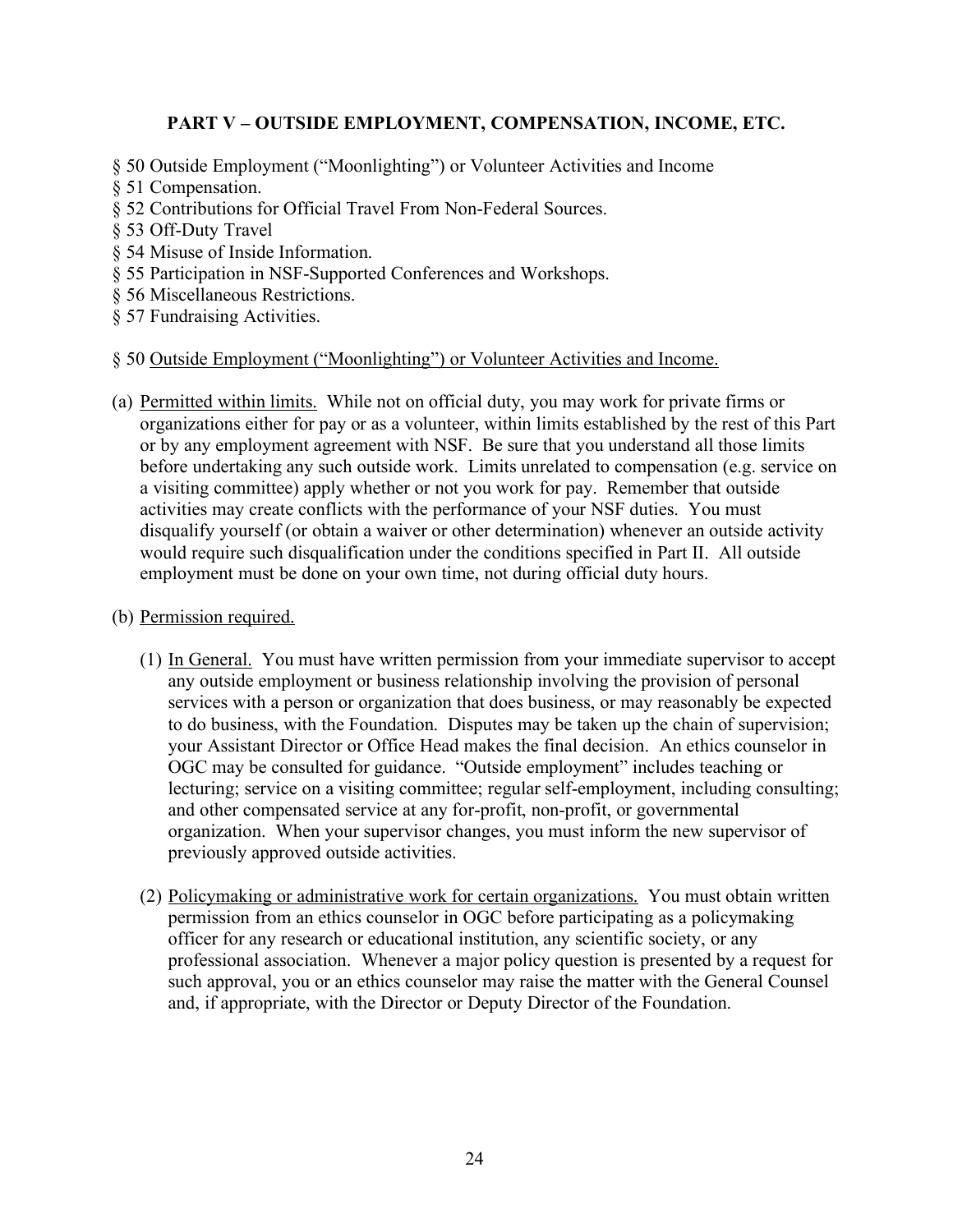### § 51 Compensation.

- (a) Basic restrictions on outside compensation. In addition to the restriction on receipt of compensation from an NSF award, two other basic rules restrict compensation (not including reimbursement of expenses) that you can accept from sources other than your Federal salary:
	- (i) No extra compensation for official duty. You must not seek or accept any contribution or supplement to your Government salary for doing any part of your NSF job.
	- (ii) No compensation in connection with any matter involving the Government. You must not seek or accept any compensation for representational services by you or anyone else in connection with any matter (including an award) in which the United States is a party or has a direct interest.
- BE CAREFUL: Breaking these rules would be a Federal crime.
- (b) Pensions and other employee benefits. These rules do not preclude you from continuing to participate in a bona fide pension or other employee benefit plan maintained by a former employer. Check with an ethics counselor in OGC.
- § 52 Contributions for Official Travel from Non-Federal Sources.
- (a) Advance approval required. You may not (except under subsection (f)) accept any payment for official travel to attend a meeting or similar function from any non-Federal source without obtaining advance approval from the Foundation. A meeting or similar function includes a seminar, conference, speaking engagement, training course, or similar event.
- (b) Approval procedure. An Official Travel Authorization through the Concur Travel System, must be prepared in advance for any travel expenses described in subsection (a) for which costs will be borne either in kind or through reimbursement to NSF by a non-Federal source. The Form 1311 and invitation must be attached to the travel authorization in Concur. All travel contributions must be approved in advance by your Assistant Director or Office Director. If you are an Assistant Director or Staff Office Director, contributions must be approved in advance by the Deputy Director. After the trip, you must complete the final portions of NSF Form 1311 and upload it into the travel system along with your receipts.
- (c) Policy against contributions from awardees. The Foundation strongly discourages acceptance of travel contributions described in subsection (a) from NSF awardees. Departures from this policy should be rare. This policy does not apply to arrangements for approved independent research or to travel contributions from foreign governments or from international or multinational organizations.
- (d) Non-solicitation. You must not directly or indirectly solicit travel contributions from a non-Federal source. But if asked or offered payment, you may explain NSF's authority to accept payments.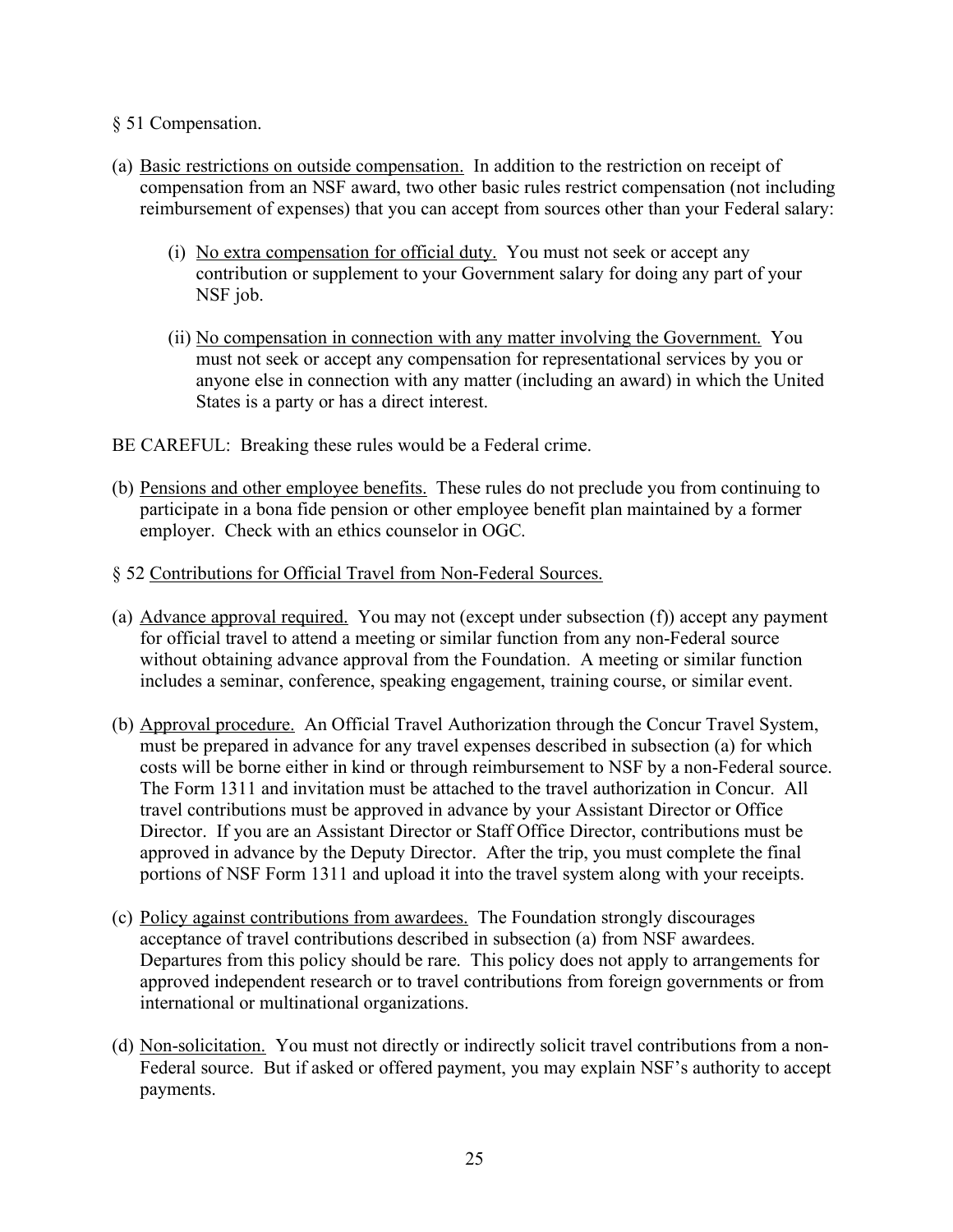- (e) Contributions. Non-Federal sources may pay NSF (not you) for approved travel, subsistence, and related expenses by check or similar instrument made payable to NSF. Or they may provide services in kind – airline tickets, train tickets, prepaid hotel rooms, etc. Either way, the maximum rates specified in the travel regulations do not necessarily apply, but payments or in-kind services must be comparable to those offered to or purchased by other similarly situated individuals attending the event.
- (f) Approved payments from  $\S 501(c)(3)$  organizations. With the written approval of an ethics counselor in OGC, you may accept payments in cash or in kind of travel expenses for attendance at an official meeting (or similar event) from a nonprofit  $\S 501(c)(3)$  organization or a state government, if the ethics counselor determines that no conflict of interests exists under rules established by the Office of Personnel Management. (Remember, an organization that is identified as non-profit is not necessarily a  $\S 501(c)(3)$ , which is a unique Internal Revenue Service designation.)
- (g) Official Travel Not Involving a Meeting or Similar Event. Under NSF's gift acceptance authority, NSF may, with OGC and supervisory concurrence, accept in-kind contributions or reimbursement of travel expenses from private sources when you are traveling on official NSF business that does not qualify as a meeting, conference or similar event (e.g., field work).
- (h) Payments Out of NSF Award. Contributions you receive under this section may not be paid wholly or in part from an NSF award. However, with OGC and supervisory concurrence, you may accept meals and lodging (but not travel tickets) if you are attending a conference, symposium, or other meeting funded by NSF at which meals and lodging are offered to everyone attending the meeting and alternative arrangements for meals and lodging are unavailable or would cause an unusual inconvenience. For example, travel to a remote location (i.e. North Slope, Alaska).
- (i) Reduce Your Per Diem. If you accept meals or lodging "in kind" while on official travel, your per diem must be reduced accordingly.

# § 53 Off-Duty Travel.

If you are on leave or off-duty, and you are not representing the Foundation, the restrictions in section 52 do not apply. You may accept payment of travel and related expenses resulting from your outside business or employment activities when it is clear that such benefits have not been offered or enhanced because of your NSF status. But if you accept such expenses in connection with outside teaching, speaking, or writing, you will be disqualified under section 20 for one year from involvement in any NSF matter affecting the institution's financial interests. In no case may you accept services in kind or reimbursement for off-duty travel expenses if the funds would come wholly or partly from an NSF award.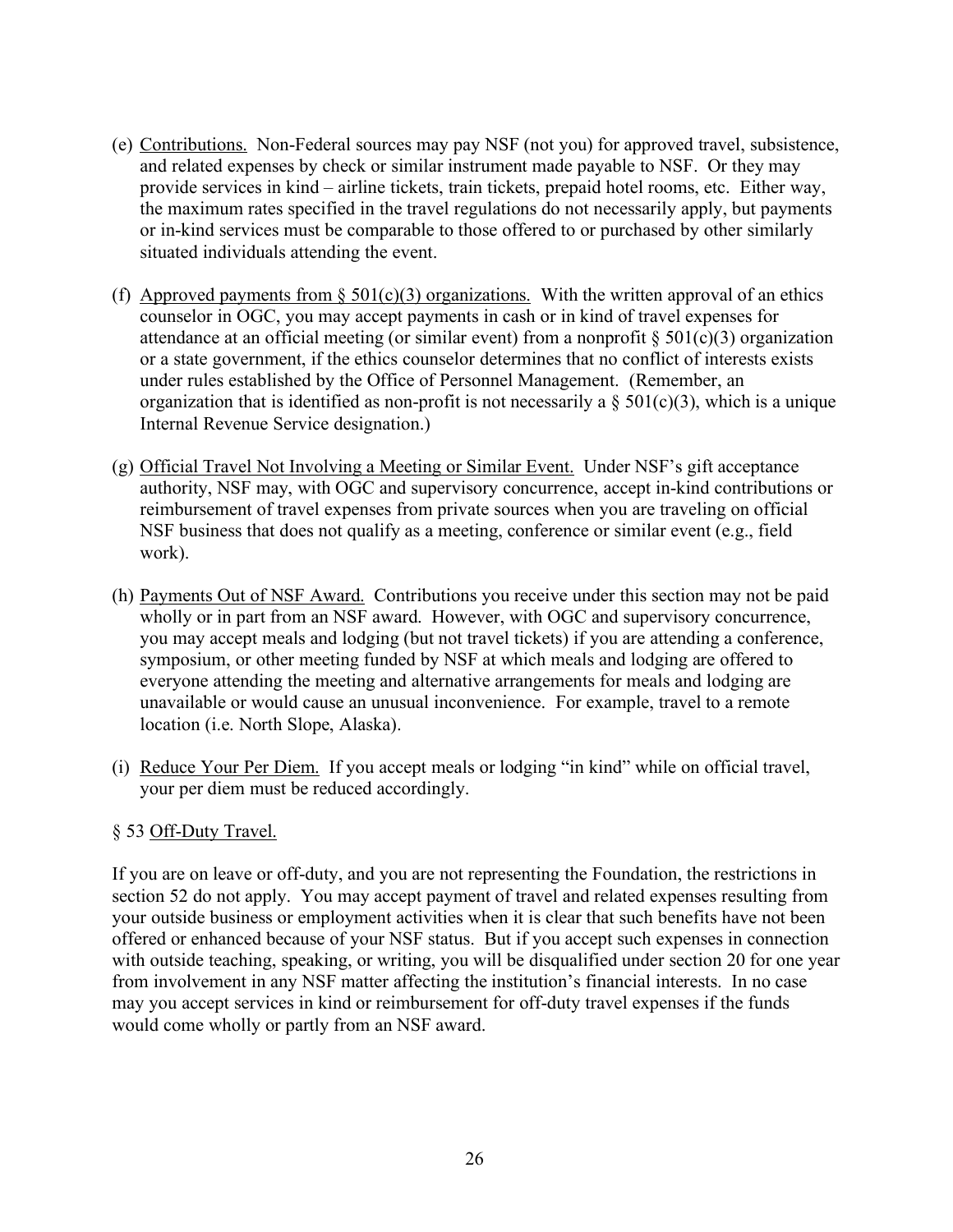### §54 Misuse of Inside Information.

- (a) No misuse of inside information. If your Government job gives you access to information not generally available to the public, you must not use that information for your private benefit or make it available for the private benefit of any other person or institution. You must not use nonpublic information to further your own private interest or that of another, whether through advice or recommendation, or by unauthorized disclosure of the nonpublic information. Nonpublic information is information that you gain by reason of your employment at the Foundation and that has not been made available to the general public. NSF staff must follow guidance in Staff Memorandum OD 18-10, Sharing of Non-public NSF Information – Interim Guidance, issued June 19, 2018.
- (b) Consulting, lecturing, etc. about the NSF. You must not receive anything of monetary value for consulting, lecturing, writing, or public discussion that concerns the responsibilities, programs, or operations of the NSF or that draws on official information not generally available to the public.

### § 55 Participation in NSF-supported conferences and workshops.

You may participate in a conference, workshop, or similar event supported by NSF funds, as long as you receive no compensation or honorarium for doing so. You may not serve as an organizer, director, or proceedings editor for such an event, chair a session, or give a paper except to describe NSF programs or NSF needs, unless (a) its purpose is to plan, assess, or publicize NSF programs or needs or (b) has been approved as part of an IR/D. You may discuss arrangements with the organizers or directors, but obviously should not use influence that derives from your NSF position for your private gain or advancement or that of your family, friends, or outside business associates such as requesting that conference organizers accept your paper since you work for NSF.

#### § 56 Miscellaneous Restrictions.

- (a) Misuse of Your Office for Private Gain. You must not use (or permit the use of) your Government position or title for your own private gain; for the unauthorized endorsement of any product, service, or enterprise; or for the private gain of friends, relatives, or organizations (including non-profit organizations) with which you are associated in a nongovernmental capacity; or in a manner that could reasonably be construed to imply that the Foundation sanctions your personal activities or those of another.
- (b) Letters of Recommendation. You may sign a letter of recommendation using your official title only in response to a request for an employment recommendation or character reference if based on your personal knowledge of the ability or character of an individual with whom you have dealt in the course of your Federal employment or if you are recommending the individual for Federal employment.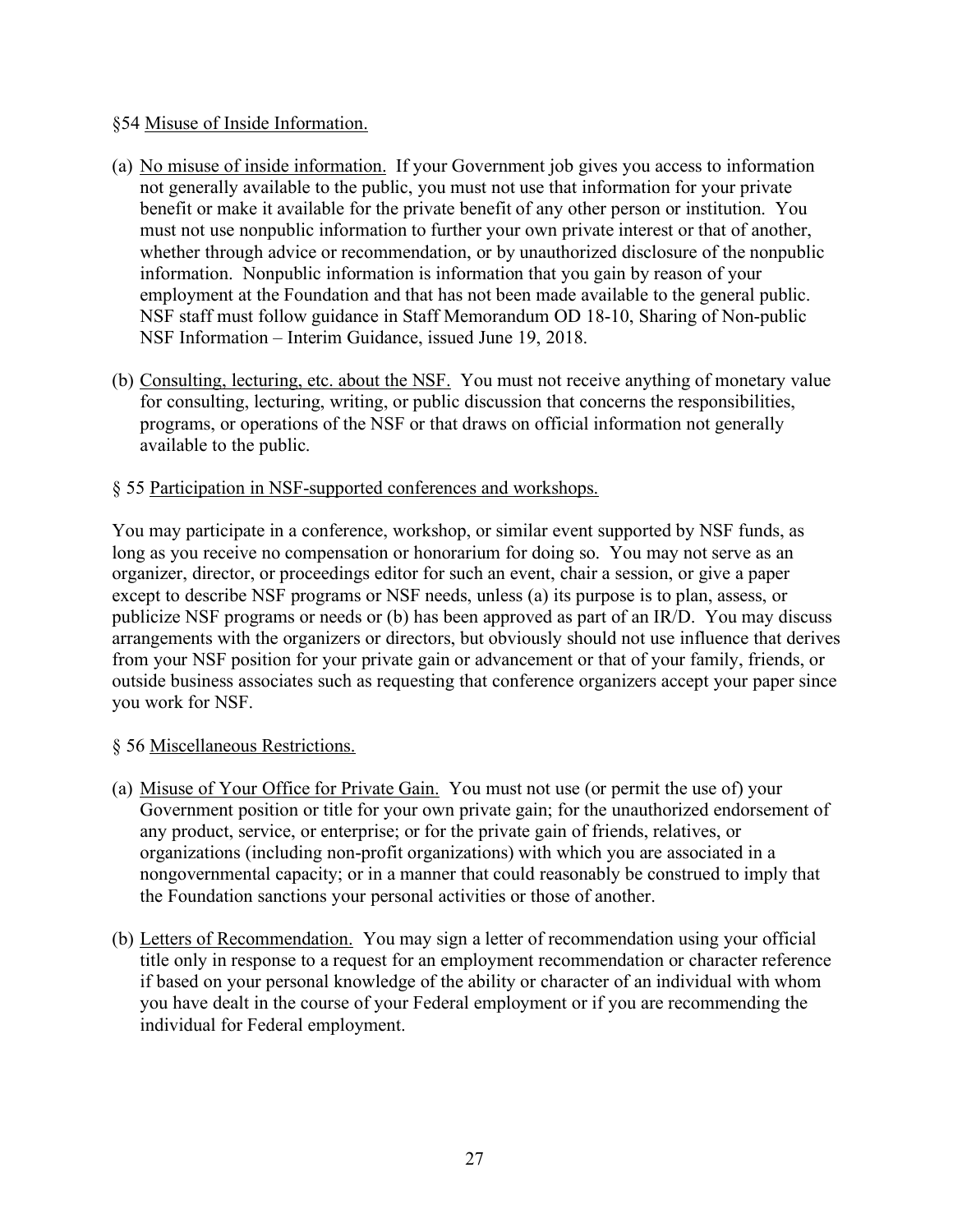- (c) Fundraising Activities. You may engage in off-duty fundraising in your personal capacity for (nonpolitical) charitable organizations; but you must not personally solicit from:
	- A subordinate, or
	- Any person or organization you know to be a "prohibited source" described in section 60.

You must not use, nor permit others to use, your NSF title, position, or official authority to further the fundraising effort. You must also avoid fundraising at NSF except as authorized for the Combined Federal Campaign.

- (d) Misuse of Government property. You should protect and conserve Government property and you must not use it, or allow its use, for unauthorized purposes. Government property includes office supplies, Government mail and phone services, computers, copying equipment, records, vehicles, and the like. (NSF Bulletin No. 13-06)
- (e) Misuse of official time. Unless specifically authorized otherwise, you must use your official time only in an honest effort to perform official duties. You must not request a subordinate to use official time to perform nonofficial or unauthorized activities.
- (f) Serving as an expert witness. Absent permission from the General Counsel, you may not serve (with or without compensation) as an expert witness, except for the Government, in any proceeding before a Federal court or agency in which the Federal Government is a party or has a direct and substantial interest. Subject to OGC approval, you may serve as a witness to facts when subpoenaed by an appropriate authority.
- (g) Payment of taxes and debts. You are expected to pay your taxes and your just debts properly and on time. ("Just debts" means those you acknowledge or that have been reduced to final judgment. NSF will not try to determine the validity or amount of any disputed debt.)
- (h) Gambling. You must not gamble in a Government office or while on duty. This includes participating in a sports pool or a lottery not officially sanctioned by the NSF.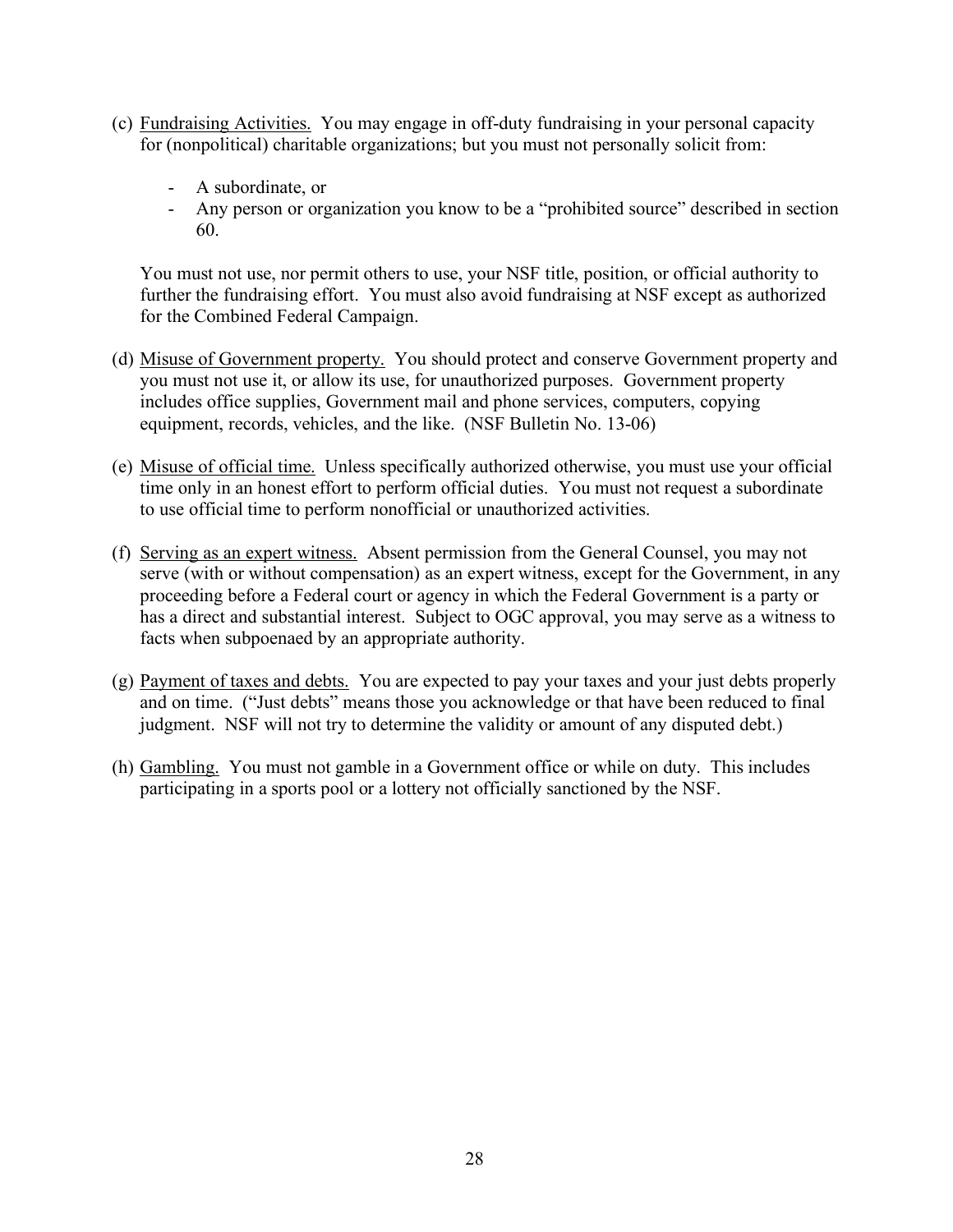# **PART VI – GIFTS**

- § 60 Gifts, Loans, and Favors
- § 61 Awards and Honorary Degrees
- § 62 Free Attendance at Conferences and Widely-Attended Gatherings
- § 63 Foreign Gifts
- § 64 Gifts Between Employees

### § 60 Gifts, Loans, and Favors.

A gift includes any gratuity, favor, discount, entertainment, hospitality, loan, forbearance, or other item having monetary value. It includes services as well as gifts of training, transportation, local travel, lodgings and meals, whether provided in-kind, by purchase of a ticket, payment in advance, or reimbursement after the expense has been incurred. Note that you may never accept cash, even if an exception below would otherwise have applied.

- (a) Exclusions. Certain items are specifically excluded from the definition of a gift under the ethics regulations. These include--
	- Modest food and refreshments (coffee, donuts, soft drinks), other than meals;
	- Greeting cards and other trivial items such as plaques, certificates, and trophies presented to you;
	- Commercial loans on terms generally available to the public;
	- Discounts, opportunities, and benefits available to the public;
	- Rewards and prizes given to competitors, including random drawings, if the competition is open to the public and entry into the competition is not part of your official duties;
	- Pension and other retirement benefits;
	- Anything paid for by the Government;
	- Anything for which you pay market value; and
	- When NSF assigns you to participate as a speaker or panel participant or otherwise to present information on the Foundation's behalf at a conference or other event, you may accept, without special permission, an offer of free (or reduced cost) attendance at the event for the day of your presentation.
- (b) Prohibited Gifts. You may not directly or indirectly solicit or accept a gift, favor, or noncommercial loan from a prohibited source nor may you accept a gift given to you because of your NSF position. A "prohibited source" is any person or organization that
	- (i) Is seeking an award or other official action by NSF;
	- (ii) Does business or seeks to do business with NSF;
	- (iii)Conducts activities regulated by NSF;
	- (iv)Has interests that may be substantially affected by performance of your NSF duties;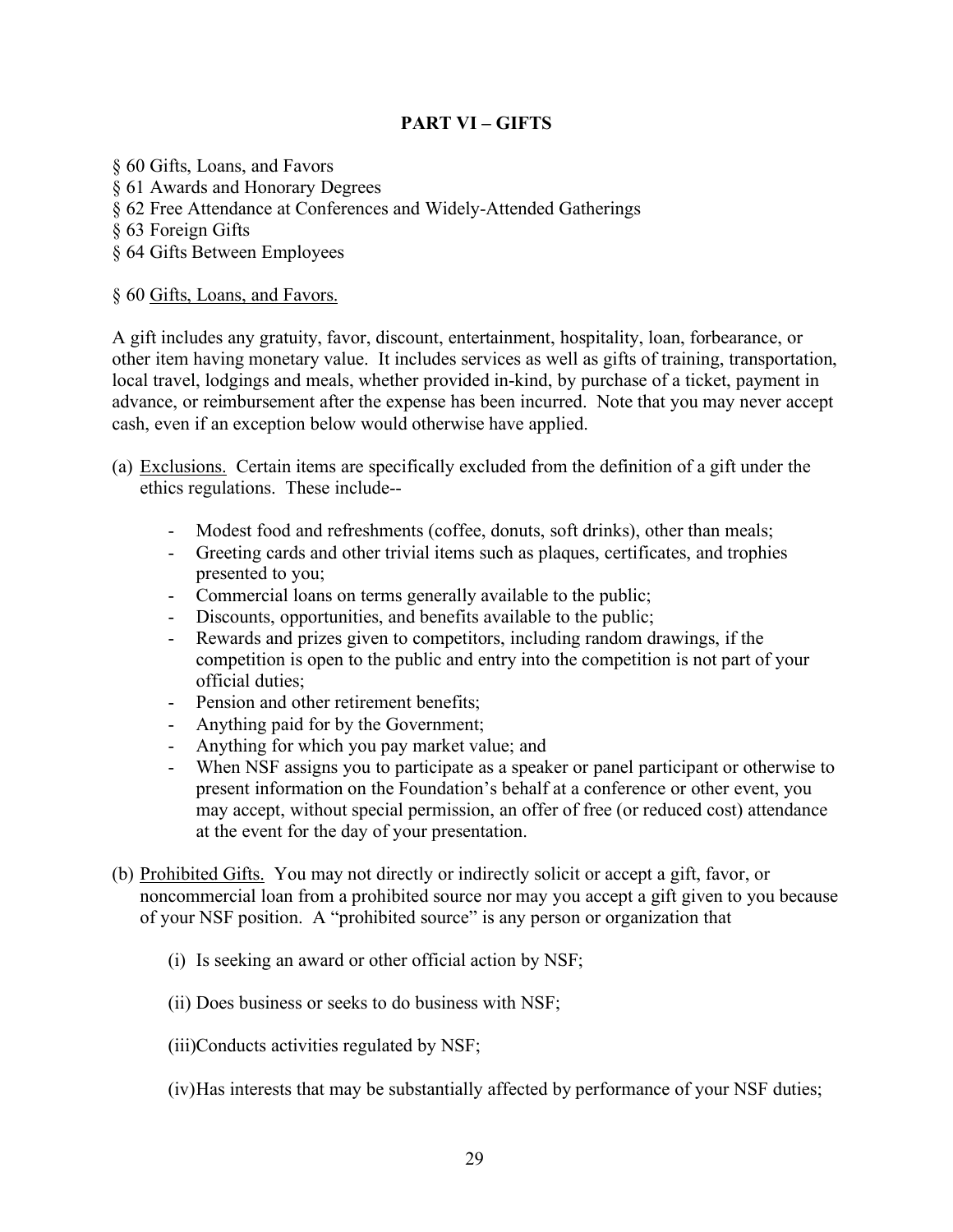or

(v) Is an organization the majority of whose members are described in (1)-(4).

(c) Exceptions. The following may be accepted --

- Items (not money or securities) worth \$20 or less per occasion, aggregating no more than \$50 per calendar year from any one source;
- Gifts clearly motivated by a family relationship or personal friendship;
- Regular commercial discounts, including government employee discounts;
- Meals, lodging, transportation, and the like resulting from your outside business or employment, or your spouse's outside business or employment, if the benefits are not offered or enhanced because of your NSF status;
- Awards and honorary degrees (discussed below in section 61);
- Free attendance at conferences and widely-attended gatherings (discussed below in section 62);
- Certain foreign gifts (discussed below in section 63);
- Social invitations from persons other than prohibited sources; and
- Informational material that is educational in nature and contains information related to your official duties or mission of NSF. Such materials may include, for example, a book written by a PI about an NSF funded project.

BE CAREFUL, the exceptions in this section do not allow you to:

- Coerce or solicit a gift,
- Accept a gift given in return for being influenced in performing your NSF duties; or
- Accept gifts so frequently that a reasonable person would believe you are misusing your NSF position.

Generally, NSF policy does not permit the acceptance of a gift of a meal during an onsite visit or similar outing whose purpose is to review a potential awardee, proposal, or the performance of an awardee under an NSF award. Even though an exception may permit acceptance of a gift, it is never inappropriate and frequently prudent to decline a gift offered by a prohibited source or because of your official position.

- § 61 Awards and Honorary Degrees.
- (a) Modest awards. You may accept a bona fide award, and award-related items (other than money or securities) worth \$200 or less, if the award is given for meritorious public service or achievement by an entity whose interests would not be substantially affected by the performance of your official duties or by an organization the majority of whose members do not have such interests.
- (b) Other awards; honorary degrees. You may accept other awards and honorary degrees, and award-related items, only with the written approval of an ethics counselor in OGC.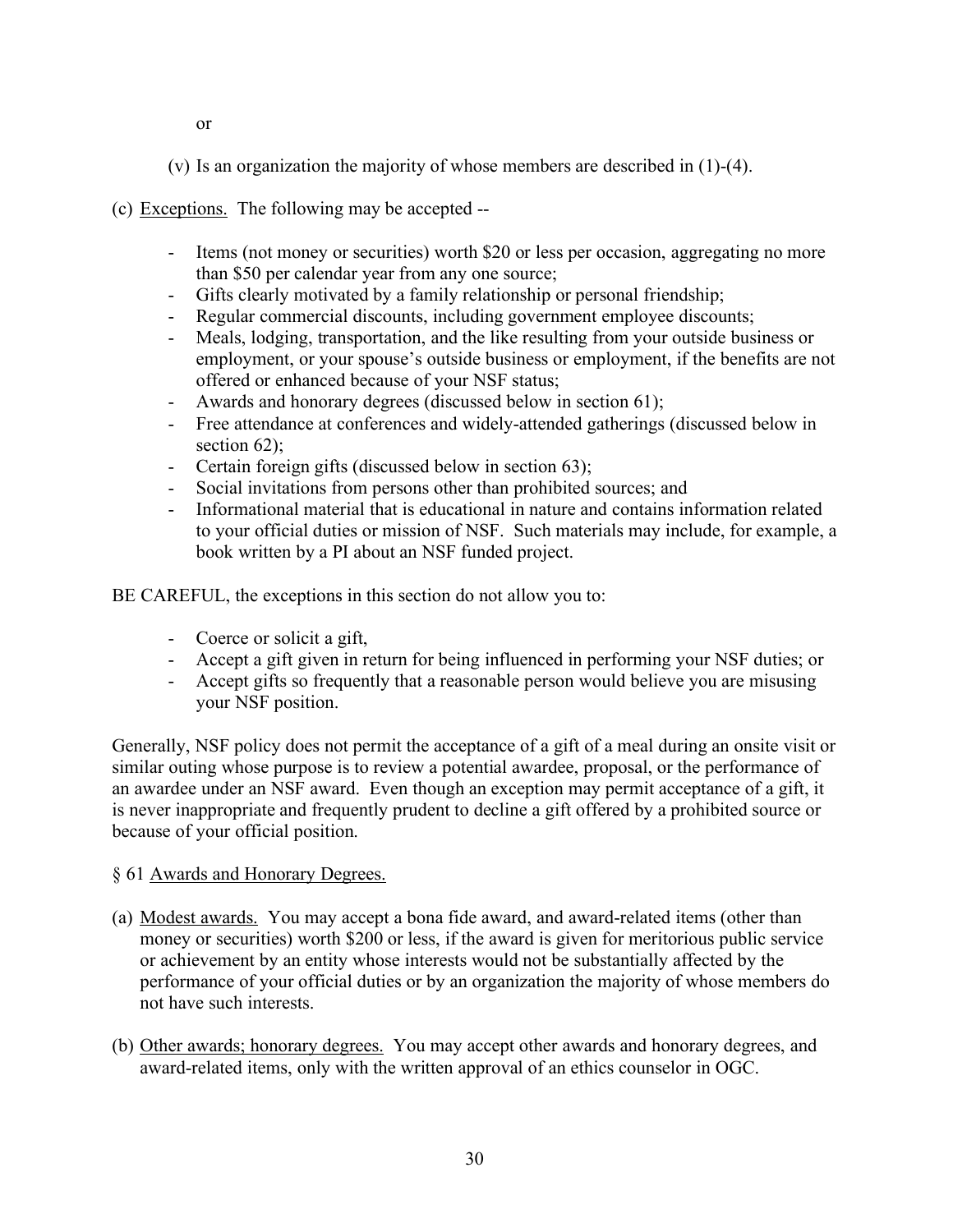### § 62 Free Attendance at Conferences and Widely Attended Gatherings.

- (a) Widely attended gatherings. When your supervisor or COI Official determines (in advance and in writing) that your attendance at a widely attended reception or similar gathering (of mutual interest to a number of parties) is in the Foundation's interest because it would further NSF programs or operations, you may accept an unsolicited offer of free (or reduced cost) attendance at the gathering, either on duty or off duty, as appropriate.
- (b) Sponsor must pay. Ordinarily your supervisor may allow you to accept an offer under subsection (b) only if the sponsor pays for your attendance. But if the sponsor has interests that may be substantially affected by the performance of your official duties (or is an organization the majority of whose members would be so affected), your supervisor must conclude in writing that NSF's interest in your participation outweighs concern that acceptance of the offer may, or may appear to, improperly influence your performance of official duties. In making this determination your supervisor should consider the following factors:
	- The event's importance to NSF;
	- The nature and sensitivity of any pending matter affecting the sponsor and the significance of your role in the matter;
	- The purpose of the event;
	- The identity of other expected participants; and
	- The monetary value of the gift.

If someone other than a sponsor wishes to pay, different rules apply, and you must seek approval from an ethics counselor in OGC.

(c) Accompanying spouse. When others in attendance will generally be accompanied by spouses, your supervisor may allow you to accept a sponsor's offer of free (or reduced cost) attendance for your spouse at any event you are authorized to attend under this section.

#### § 63 Foreign Gifts.

- (a) Exception for personal gifts from a foreign government. You may not accept a gift or decoration from a foreign government, except one with a retail value in the United States of \$390 or less (this amount is adjusted for inflation by the State Department from time to time). If the gift is worth more, you may accept it only if not accepting it would be likely to cause offense or embarrassment. Any gift worth \$390 or more becomes the property of the United States. Consult an ethics counselor in OGC for help in depositing the gift with the State Department.
- (b) Travel gifts from a foreign government for non-domestic travel. You may accept travel expenses from a foreign government for travel within one or more foreign countries. If you do, you must report to an ethics counselor in OGC no later than 30 days after your return the circumstances of the travel, the amount, and the name of the foreign government providing it.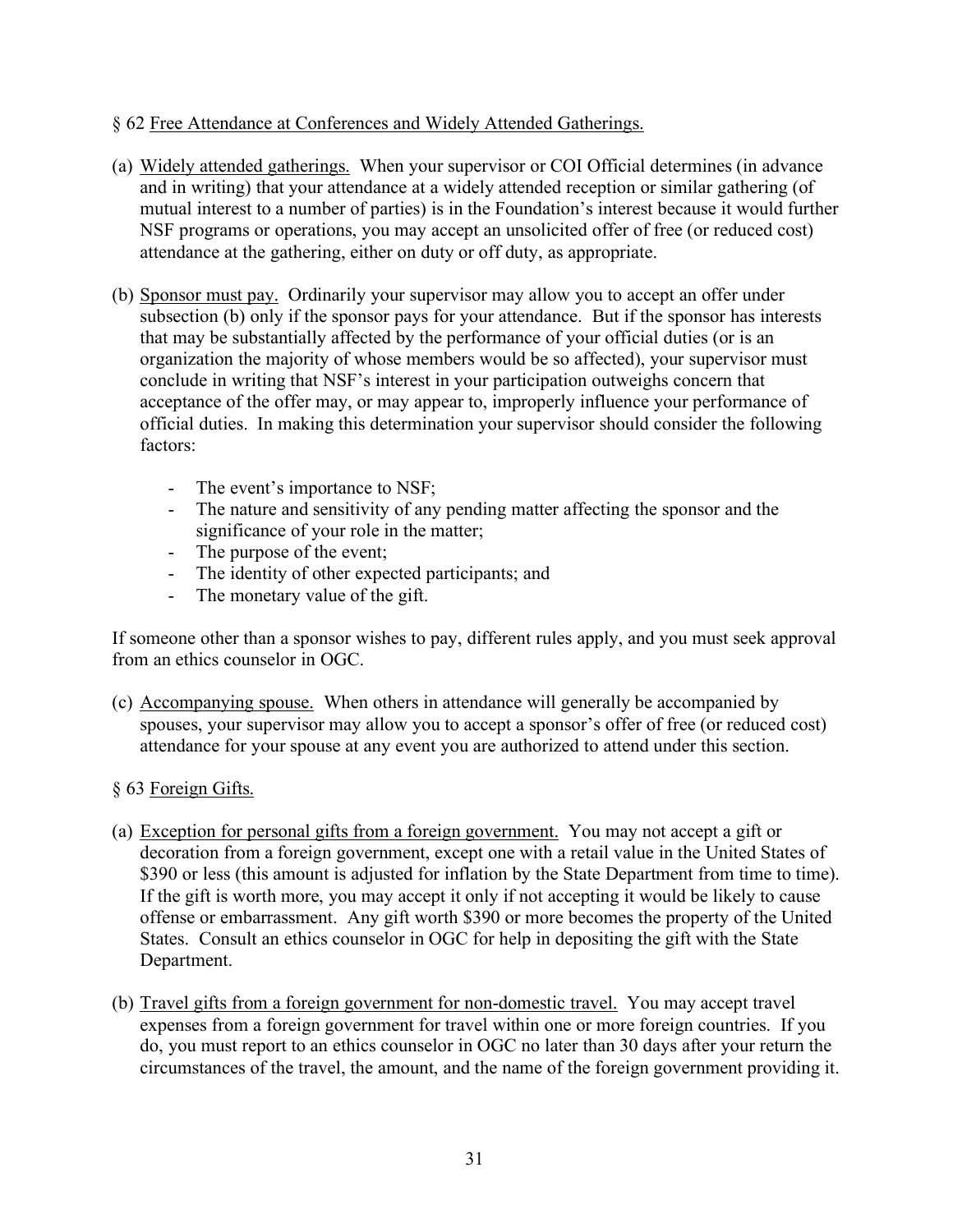- (c) Other Foreign Gifts. If you are on official duty in a foreign area (defined in the travel regulations) you may accept food, refreshments or entertainment from an entity other than a foreign government in the course of an official breakfast, lunch, or dinner meeting or event if:
	- the market value does not exceed the per diem rate for the foreign area specified in the State Department per diem regulations (if in doubt check with an ethics counselor in OGC); and
	- Non-US citizens or foreign-entity representatives are participating in the meeting.
- § 64 Gifts Between Employees.
- (a) Basic prohibition. You may not give or solicit another employee to give a gift to any official superior. Nor may you accept a gift from a lower paid employee, unless you are personal friends and are not in a supervisor-subordinate relationship.
- (b) General Exceptions.
	- (1) On an occasional basis (such as for birthdays, holidays, etc.), you may give an official superior items (other than cash) worth \$10 or less;
	- (2) Refreshments to be shared in the office by several employees;
	- (3) Customary hospitality at your home; and
	- (4) Customary "host" and "hostess" gifts.
- (c) Exceptions for Special Infrequent Occasions. You may give a gift appropriate to the occasion to an official superior recognizing infrequently occurring personal events like a wedding, illness, birth or adoption of a child, or retirement or promotion (that terminates the superior-subordinate relationship).
- (d) Soliciting voluntary contributions. You may solicit nominal voluntary contributions from fellow employees for an appropriate gift to an official superior:
	- (ii) On a special infrequent occasion described in subsection (c); or
	- (iii)On an occasional basis for items like refreshments to be shared in the office by several employees.

BE CAREFUL: No gift allowed by this section may be coerced. A contribution is not considered "voluntary" unless the amount (if any) is determined by the contributor. But when a contribution for a gift is included in the proportionate cost of a lunch, reception, or similar event, an employee may freely choose to pay that amount in order to attend.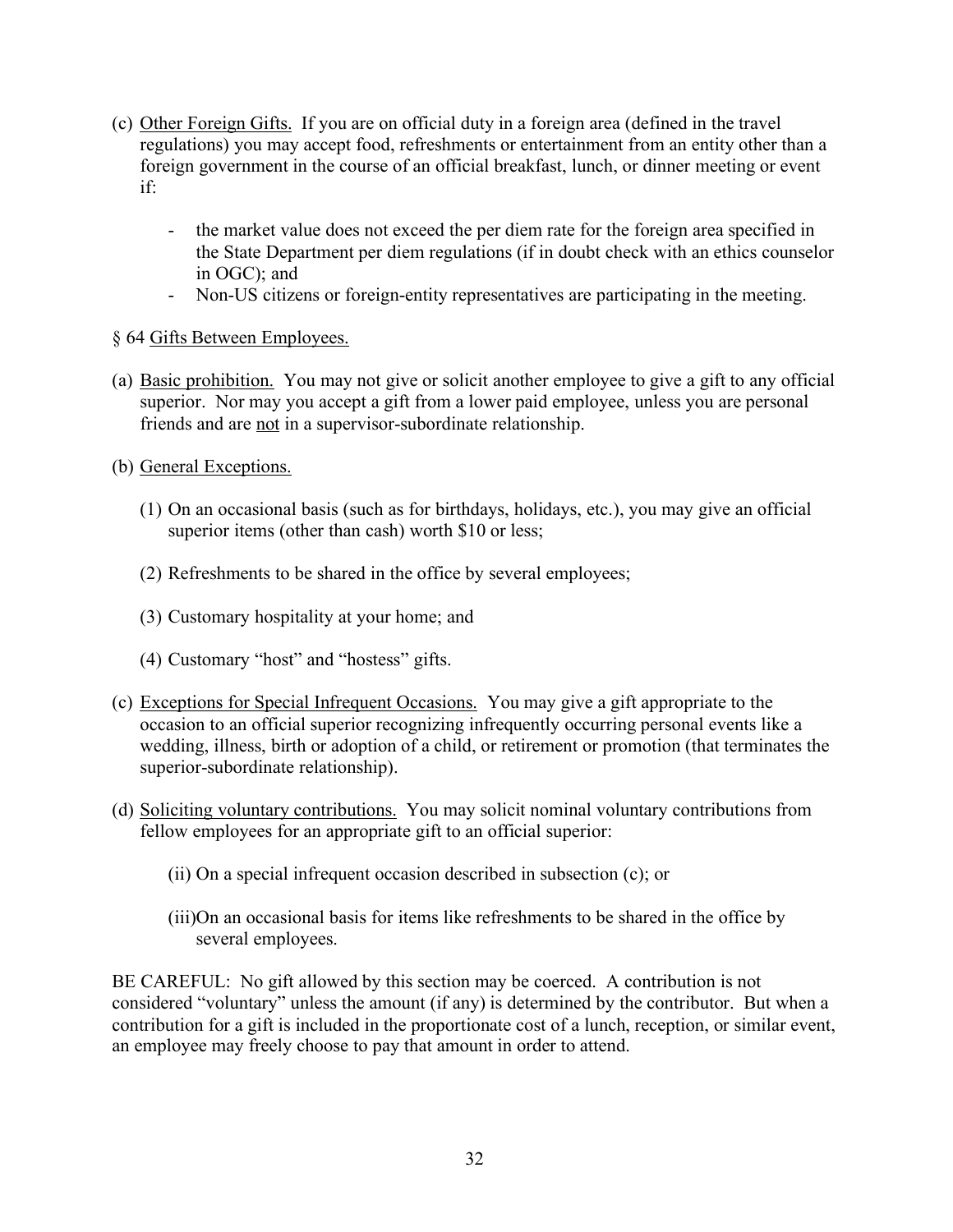# **PART VII -- POLITICAL ACTIVITY**

§ 70 Introduction.

- § 71 Basic Hatch Act Summary.
- § 72 Hatch Act Summary for Career SES Employees.

### § 70 Introduction.

For decades, Congress imposed significant limitations on the ability of the Federal civil service to engage in partisan political activities. However, in 1993 Congress amended the Hatch Act to allow most employees to engage in a wider range of political activities. The summary of Hatch Act provisions in § 71 applies to you, unless you are a career SES employee. More restrictive rules continue to apply to Career SES employees, who should review § 72.

The Hatch Act applies even while you are on leave or while you are on detail or assignment to a non-Federal post.

NOTE: The Hatch Act is enforced by the US Office of Special Counsel, which has an information hotline – 1-800-85-HATCH (854-2824).

#### § 71 Basic Hatch Act Summary.

(a) Permitted Activities. If you are an employee, other than a career SES employee, you may:

- Register and vote as you choose;
- Express opinions about candidates and issues;
- Campaign for or against candidates in partisan elections;
- Make campaign speeches for candidates in partisan elections;
- Distribute campaign literature in partisan elections;
- Run for public office in nonpartisan elections;
- Join and be active in political parties or clubs;
- Hold office in political clubs and party organizations;
- Sign nominating petitions;
- Assist in voter registration drives;
- Contribute money to political organizations;
- Attend political fundraising functions; and
- Attend and participate actively at political rallies and events.
- (b) Prohibited Activities. However, you may not:
	- Run for office in a partisan election (an election that identifies candidates by party) (except as an independent in local races in some areas, such as in Washington, D.C. and its suburbs – check with an ethics counselor in OGC;
	- Solicit political contributions from the general public;
	- Engage in political activity while on duty;
	- Engage in political activity while in a Government office, or while using a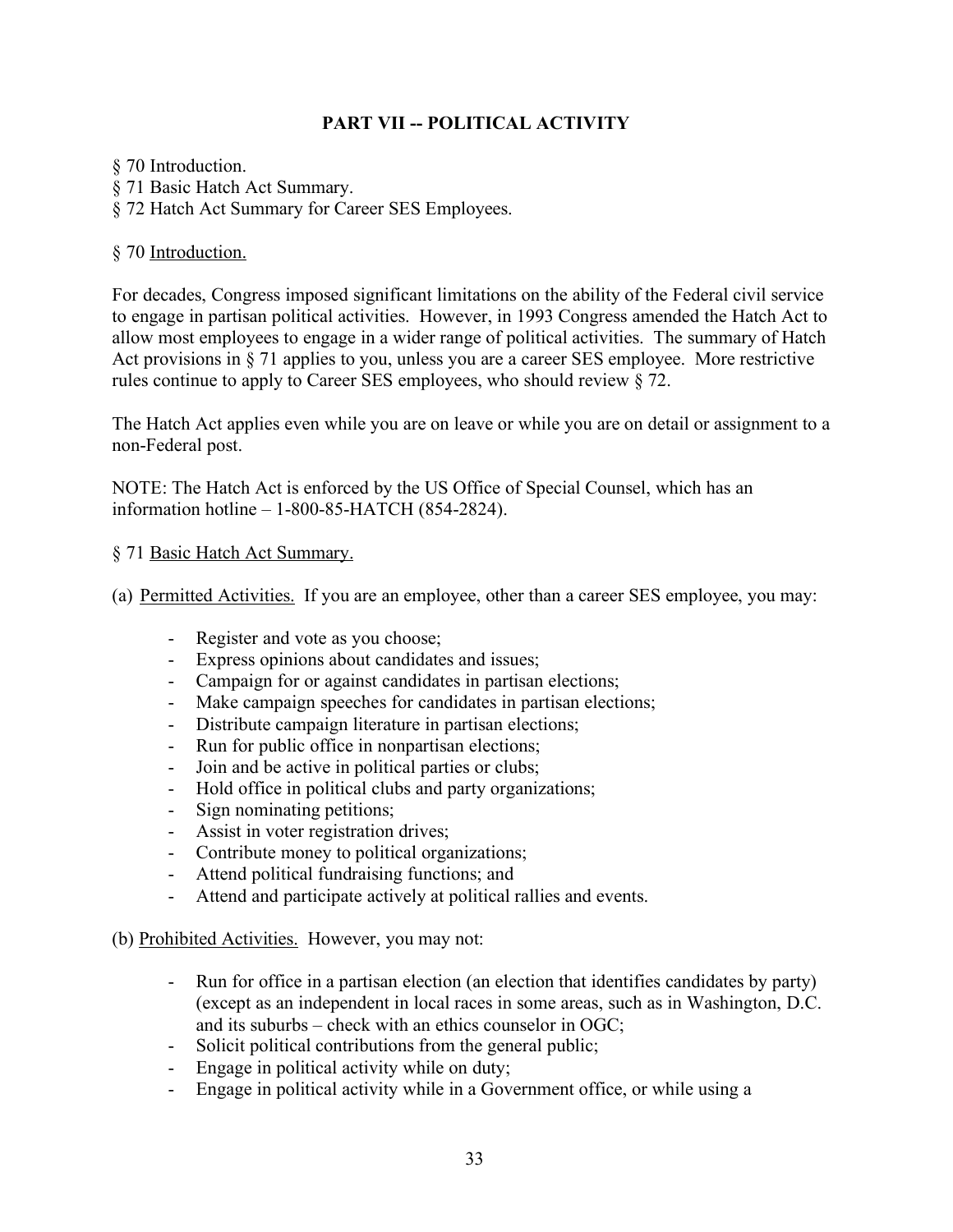Government vehicle;

- Engage in political activity while using Government resources;
- Collect political contributions, unless you and the potential donor are both members of the same Federal labor organization (or similar employee organization) and the potential donor is not your subordinate;
- Use official authority to interfere with an election;
- Encourage or discourage the political activity of any person who has business before the Foundation;
- Post a comment to a blog or social media site that advocates for or against a partisan political party, candidate for partisan political office, or partisan political group while on official duty and/or using Government equipment; or
- Use any email account or social media to distribute, send or forward content that advocates for or against a partisan political party, candidate for partisan political office, or partisan political group while on official duty and/or using Government equipment.

BE CAREFUL: The new law contains criminal penalties for anyone found guilty of attempting to intimidate or coerce a Federal employee to engage (or not engage) in political activity.

### § 72 Hatch Act Summary for Career SES Employees.

(a) Permitted Activities. If you are a career member of the Senior Executive Service, you may:

- Register and vote as you choose in any election;
- Contribute to a political party or candidate, though you may not be pressured to do so because of your Federal employment;
- Be a member of a political party or other political organization. (You may attend party meetings and vote on issues, but you may not be involved in managing or leading the organization – see subsection  $(b)$ );
- Sign political petitions, including nominating petitions, but you may not circulate such petitions for others to sign; and
- Write, call, or visit any Federal, state, or local political official (including, for example, your Congressman) to express your views on any political issue and on how the official should vote or act on the issue.
- (b) Prohibited Activities. However, Career SES employees may not:
	- Take an active part in leading or managing a political party;
	- Run for office in a partisan election (an election that identifies candidates by party) (except as an independent in local races in some areas, such as in Washington, D.C. and its suburbs – check with an ethics counselor in OGC.);
	- Participate in election campaigning, except that you may campaign for a candidate in an election in which no candidate runs as representing any national political party;
	- If you could be an independent candidate in a local election described above, you may campaign for an independent candidate in such an election;
	- Use your official authority or influence for political purposes;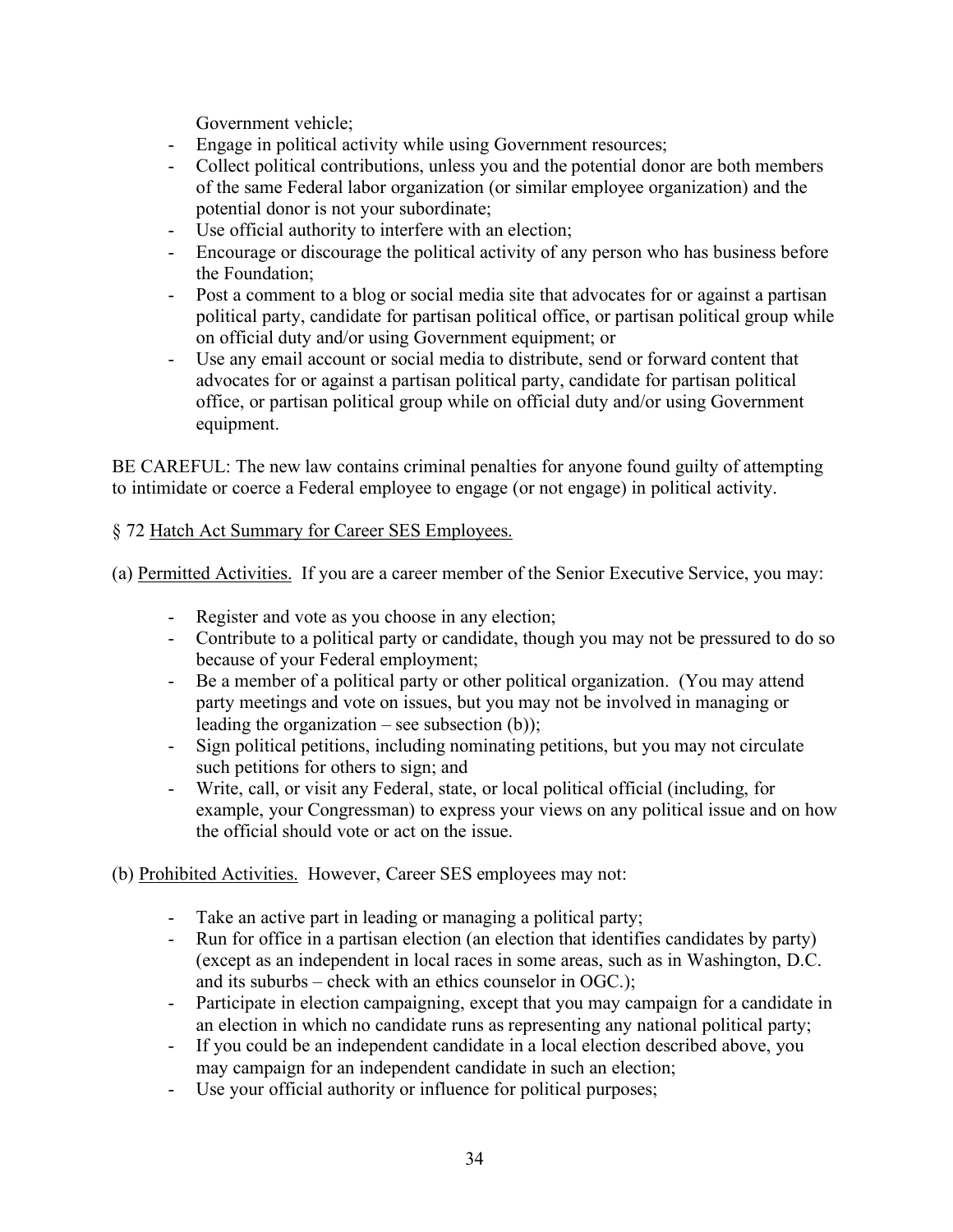- Post a comment to a blog or social media site that advocates for or against a partisan political party, candidate for partisan political office, or partisan political group;
- Use any email account or social media to distribute, send or forward content that advocates for or against a partisan political party, candidate for partisan political office, or partisan political group; or
- The prohibitions identified in section 71(b), above.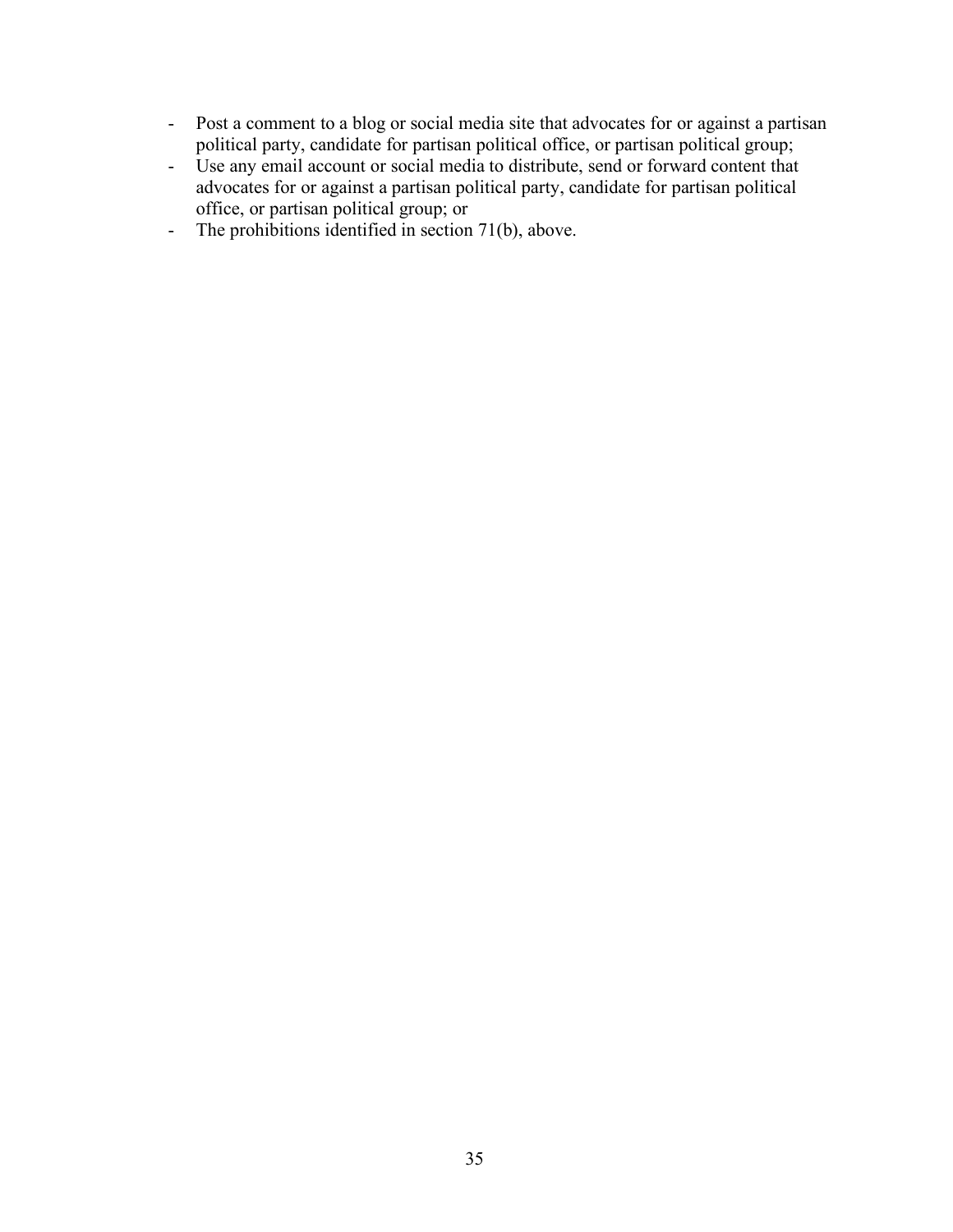# **PART VIII. – FINANCIAL DISCLOSURE**

- § 80 Who Must Make Financial Disclosure.
- § 81 Financial Disclosure Requirements for Senior Employees.
- § 82 Financial Disclosure Requirements for Other Program Officers, Grants and Contracts Officers, Auditors and Investigators, and Lawyers.
- § 83 Where to File.
- § 84 Penalties for Noncompliance; Late Reports.
- § 80 Who Must Make General Financial Disclosure.
	- (1) If you are an executive level or SES employee, you are a "senior employee" and must file a Public Financial Disclosure Report (OGE Form 278e). *See* section 81.
	- (2) If you are not a "senior employee," but serve as a program officer, a grants and contracts officer or equivalent, an auditor or investigator, etc., you must file a Confidential Financial Disclosure Report (OGE Form 450). *See* section 82.
	- (3) If you are in neither of these categories, no general financial disclosure is required of you. You may ignore the rest of this Part.
	- (4) If you are required to file financial disclosure reports, the Foundation will notify you how to file. Financial disclosure reports are filed through NSF's eFile system and are submitted electronically. You may ask OGC to start the electronic filing process, but normally the eFile system will generate a notice and instructions that will be emailed to you notifying you to file.

#### § 81 Financial Disclosure Requirements for Senior Employees.

(a) If you are a senior employee you must file an initial financial disclosure report within 30 days after you first come to the Foundation or are promoted into a senior-employee position. You must thereafter file an annual report by May 15 of each year. And you must file a termination report within 30 days after you leave the Government.

BE CAREFUL: there is a \$200 late filing fee assessed for a public financial disclosure report (OGE Form 278e) that is submitted late.

- (b) The law requires the NSF to make each report you file available to the public within 30 days after you file it. A person who wants to see or copy your report must make a written request to OGC.
- (c) Employees who file the OGE Form 278e must also file a Transaction Report within 30 days of being notified of a transaction, or within 45 days of the transaction date. Reportable transactions include a purchase, sale or exchange if: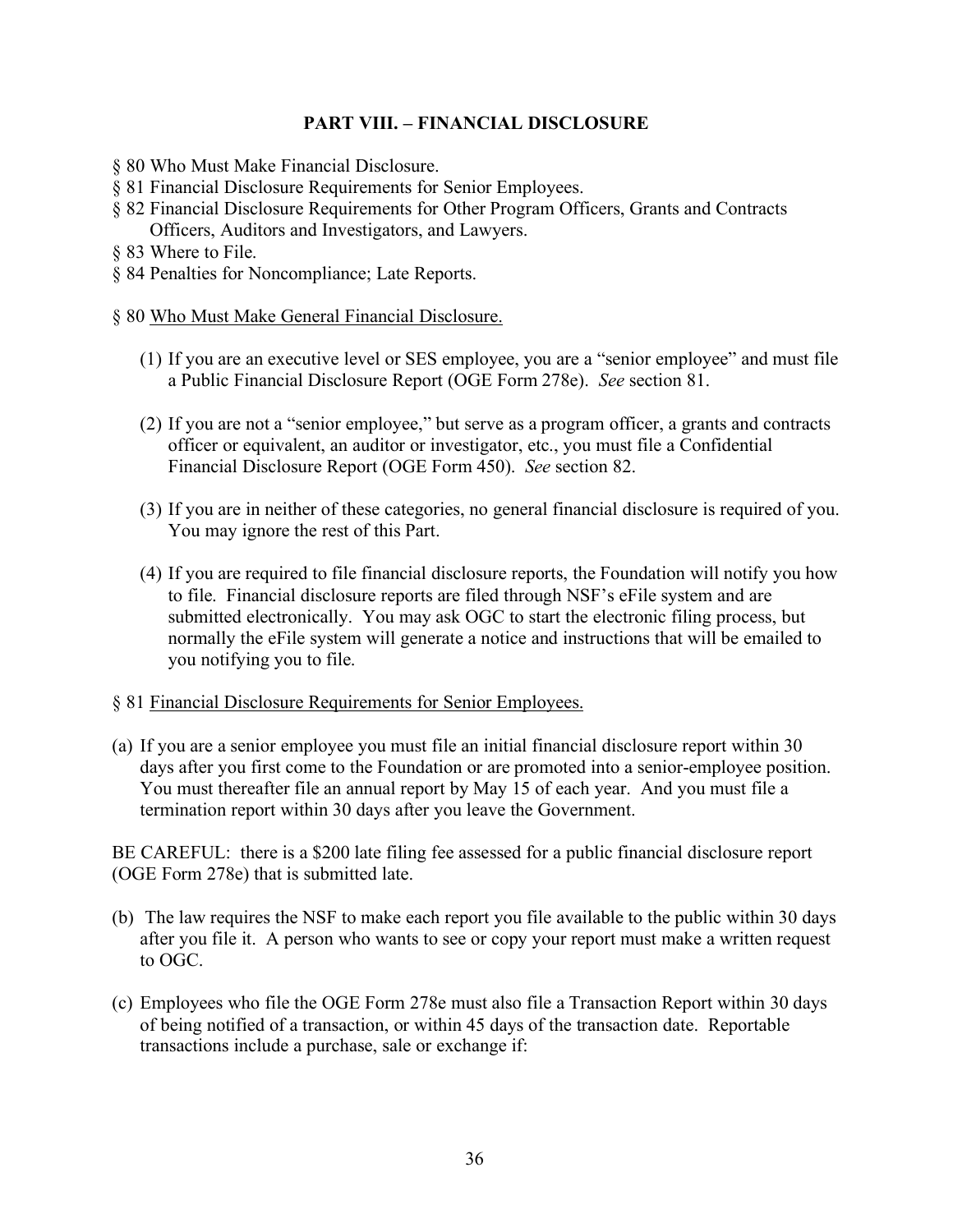- it is greater than \$1,000 in value;
- consists of a stock, bond, commodity, or other security; and
- is an asset that you, your spouse or dependent child own (either individually or jointly).

BE CAREFUL: there is a \$200 late filing fee assessed for each transaction report that is not submitted by the filing deadline, which is determined by the date of the transactions.

# § 82 Financial Disclosure Requirements for Program Officers, Grants and Contracts Officers, Auditors, and Lawyers.

If you are one of those who must file confidential financial disclosure reports, you must file an initial report within 30 days after you are first appointed to a covered position either by promotion or as a new NSF employee. You must thereafter file a report each year by February 15. No termination report is required. Your reports will be held in the strictest confidence allowed by law.

# § 83 Where to File.

You must file your reports with the Office of the General Counsel through the NSF eFile system at efile.inside.nsf.gov. An ethics counselor is available to help with problems or questions that may arise while completing the forms, and are required by law to review your report after you file it. The ethics counselor may contact you about any errors you make in filling out the form or about ethics questions that are raised by what you report.

#### § 84 Penalties for Noncompliance; Late Reports.

- (a) If you fail to file a required report, fail to file a transaction report, fail to include information required to be reported, or report false information, you will be subject to disciplinary action. If you do any of those things knowingly or willfully, the law requires the Foundation to report these acts to the Department of Justice, which has authority to enforce the disclosure requirements against any knowing or willful violation by suits seeking civil penalties.
- (b) If you file a public financial disclosure report (OGE Form 278e) more than thirty days late, you will be assessed a \$200 late filing fee. If you fail to file a transaction report, you will be assessed a \$200 late filing fee. Limited extensions of time to file may be granted for good cause. You may request such an extension through the NSF eFile system at efile.inside.nsf.gov.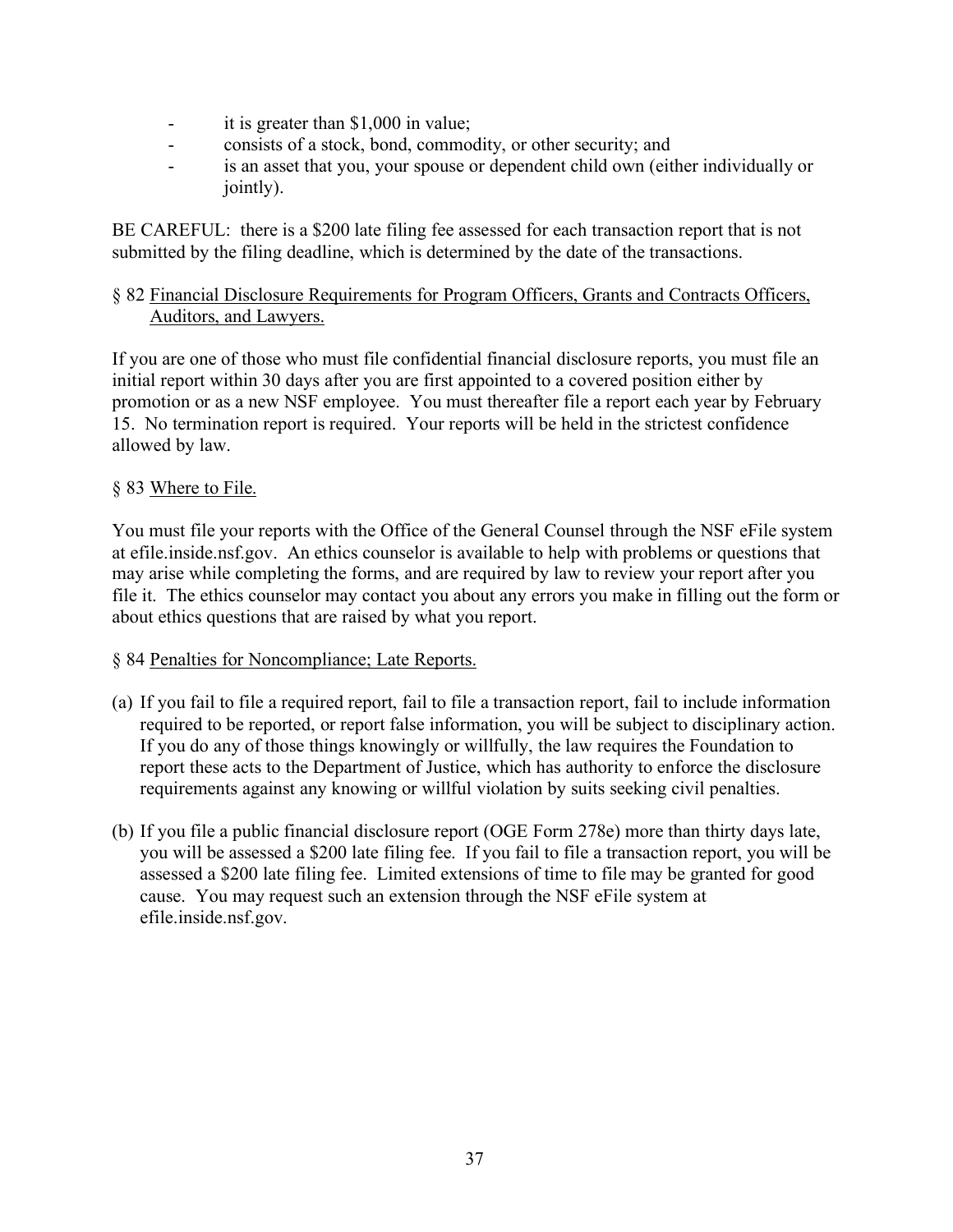# **Part IX – Restrictions on Employment after Government Service**

This section briefly highlights the restrictions on your employment activities after you leave NSF. An OGC ethics counselor is available to provide more specific advice on these "postemployment" restrictions, both before and after you terminate NSF employment. You are required to attend an OGC post-employment exit briefing if you are a GS-12/AD-2, and above, or equivalent (including an expert or consultant), or an IPA. The briefing schedule can be found at https://www.nsf.gov/od/ogc/coi.jsp. If you are unable to attend an OGC post-employment exit briefing, you must contact an OGC ethics official.

# (a)  $18 \text{ U.S.C. }$  \$ 207

This criminal law does not bar employment with any particular employer. Rather, its restrictions address certain activities that involve, or may appear to involve, the unfair use of prior NSF employment.

- (1) Permanent Bar. You are barred permanently from trying to influence any Federal agency or Federal court, by communications or appearances on behalf of someone other than yourself or the United States (i.e., "representational contacts"), on a matter that has parties (such as a contract, grant, or lawsuit), if you have worked on that matter as an NSF employee.
- (2) Supervisory Bar. If the matter was under your official responsibility during your last year of Government service, even if you did not personally participate in it, you are barred from making representational contacts about that matter for two years.
- (b) One Year Cooling Off Period. As a former NSF employee, you are restricted for one year from making any representational contacts to NSF on any matter, regardless of whether the matter involves parties and even if you did not work on the matter.

If you were involved in certain large procurements or in the administration of contracts, you may not be able to accept compensation from certain contractors for one year.

Understanding the Federal ethics laws that govern your conduct while you are looking for a job and after you terminate Government service can be challenging. If you have any questions, you should seek help from an ethics counselor in OGC.